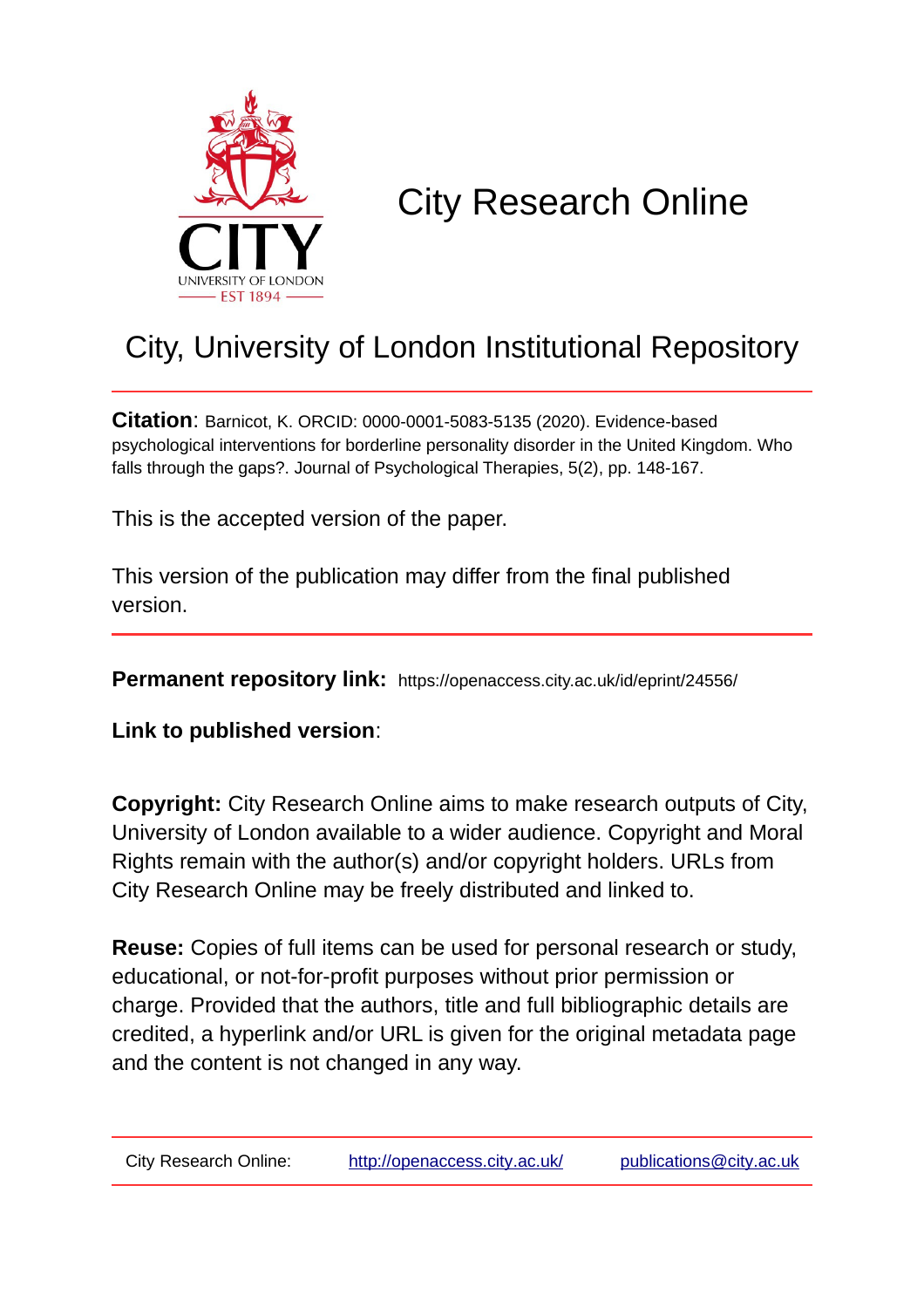### **Evidence-based psychological interventions for borderline personality disorder in the United Kingdom. Who falls through the gaps?**

Over the past fifteen years, access to evidence-based psychological interventions (EBPIs) for borderline personality disorder has dramatically increased in the United Kingdom. However, some patients continue to fall through the gaps. This paper presents a novel analysis of evidence on patients who are currently unable to benefit from EBPIs and explores possible solutions, with particular reference to dialectical behaviour therapy and mentalization based therapy. At one end of the spectrum, patients with less severe difficulties often do not meet the threshold for receiving EBPIs in dedicated personality disorder services. The nascent evidence base for a possible solution — implementation of streamlined versions of EBPIs in generic mental health or even primary care services — is reviewed. At the other end, a sizeable minority of patients receiving long-term EBPIs discontinue treatment prematurely and/or experience poor outcomes. This is a highly distressing experience with potential for iatrogenesis — yet the evidence base for what to do next is non-existent and follow-on treatment pathways in services are unclear. Difficulties in the therapeutic alliance, a failure to overcome epistemic hypervigilance, and therapist non-adherence to the model are reviewed as possible contributing factors. The importance of understanding the patient perspective on what happened, considering the role of both patient and therapist in contributing to difficulties, and offering patients a choice in specifying their onward treatment, is discussed. Finally, increasing access to trauma-focussed EBPIs for post-traumatic stress disorder is recommended as an avenue for the future.

Keywords: Borderline personality disorder; Psychological therapies; Dialectical behaviour therapy; Mentalization-based therapy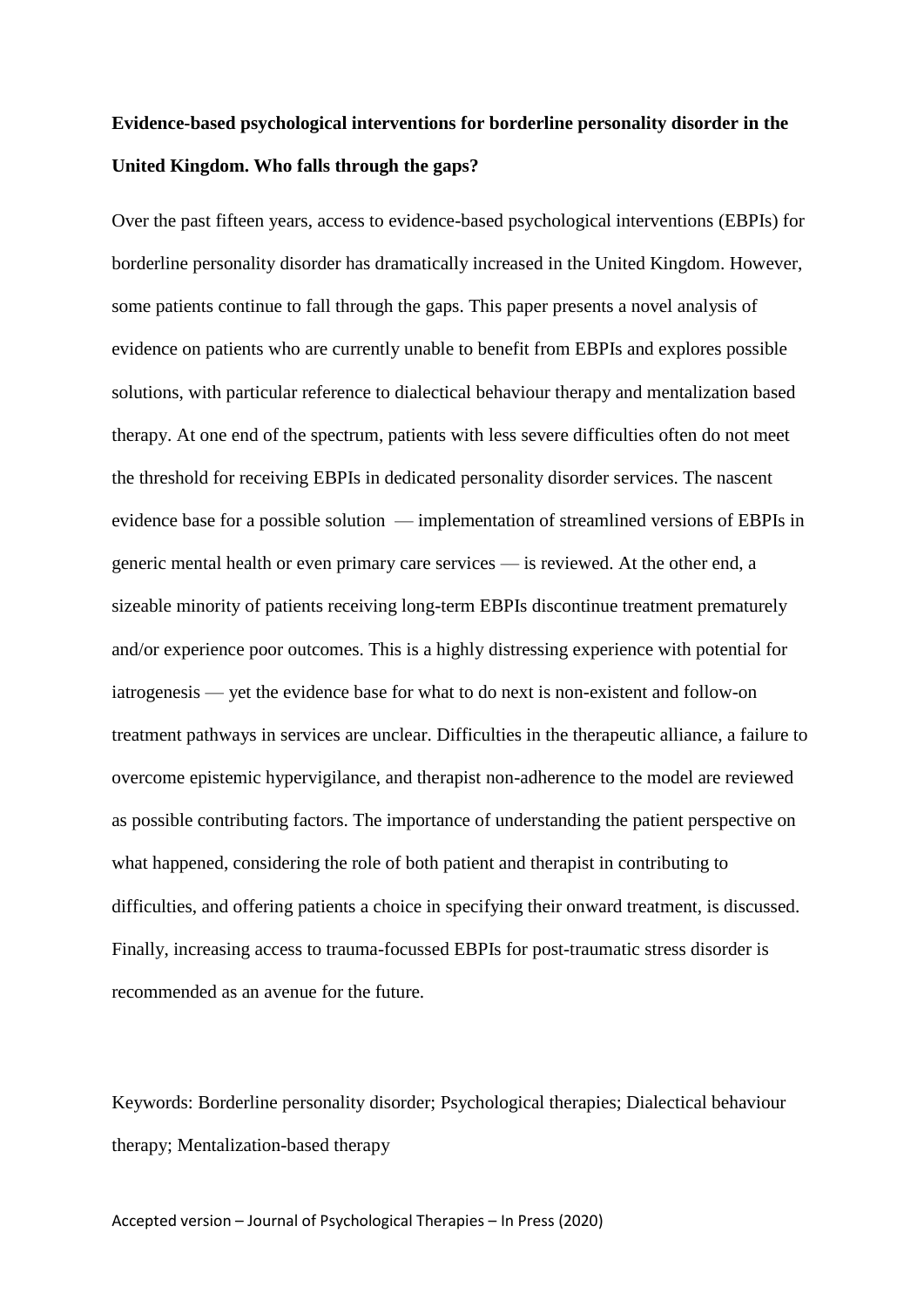Corresponding author: Dr Kirsten Barnicot, School of Health Sciences, City University of London, Myddleton Street Building, 1 Myddleton Street, London, EC1R 1UW, United Kingdom. Email: **Kirsten.Barnicot@city.ac.uk**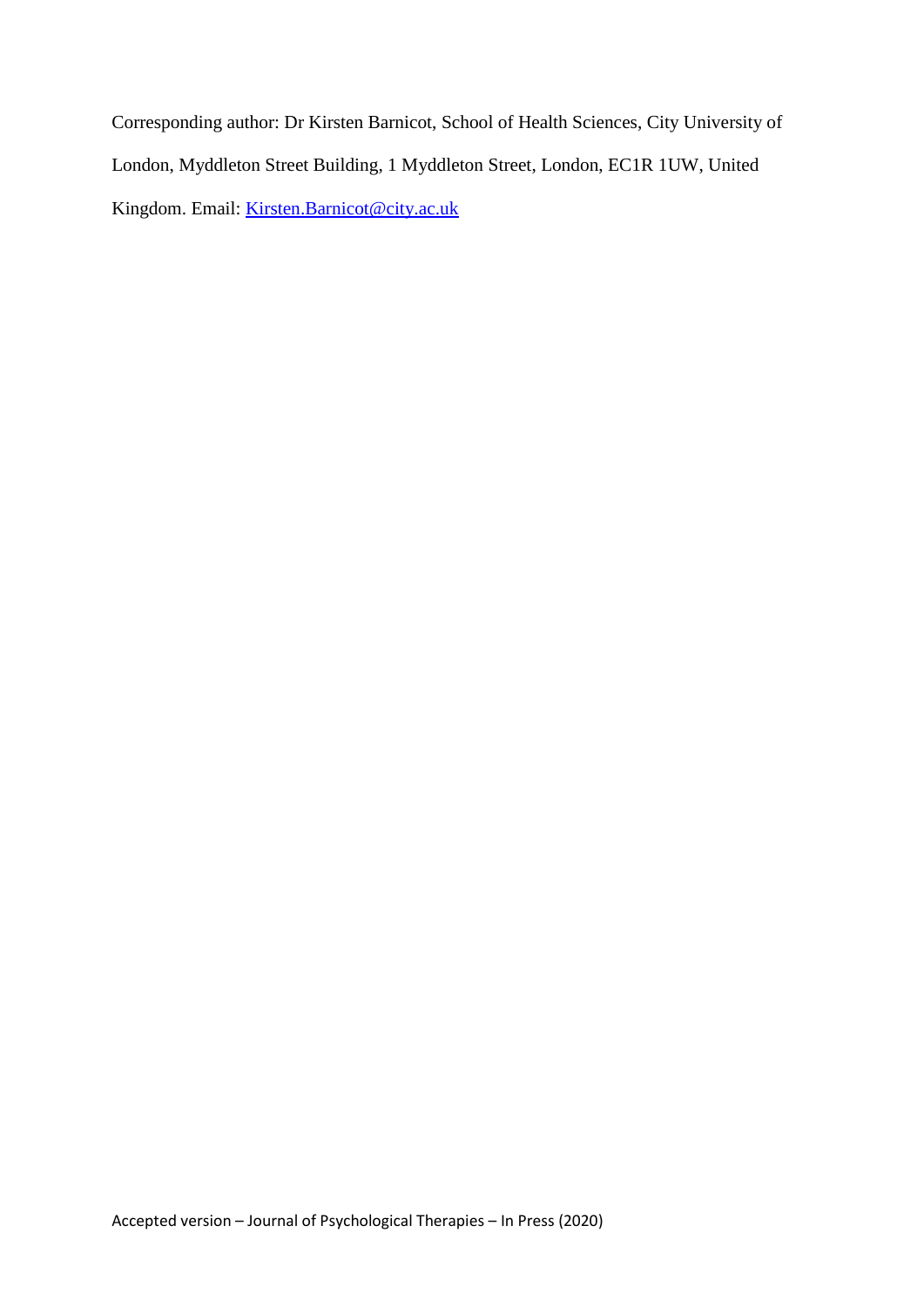The DSM and ICD diagnostic systems describe "borderline personality disorder (BPD)" or "emotionally unstable personality disorder" as characterised by difficulties in emotion regulation, difficulties in interpersonal functioning (intense and unstable interpersonal relationships, hypersensitivity to rejection and abandonment), difficulties in self-perception (feelings of emptiness, dissociation or psychotic experiences, and unstable self-identity), and maladaptive regulation strategies (self-injury, suicidality, substance misuse) (APA, 2013; Oltmans et al,. 2019). Its conceptualisation as a disorder of "personality" is contentious, with some arguing it is better conceptualised as a mood disorder or as a developmental response to complex interpersonal trauma (Giourou et al., 2018; Olive, 2019; Tyrer, 2009). Others have argued that the diagnosis itself is not a real entity, but rather a social construct used to explain valid coping strategies used to survive oppression and abuse, particularly applied to women whose behaviour is viewed as violating social norms (Shaw & Proctor, 2005). Despite acknowledging the problems with the diagnosis, a recent multidisciplinary consortium including people with lived experience of the diagnosis was unable to agree on an alternative name (Personality Disorder Consensus Group (2018). In the absence of an agreed alternative, the present paper therefore uses "BPD" to encapsulate the set of experiences and behaviour described under this name in the DSM and ICD definitions, whilst also acknowledging the problems with it use, rejecting its use to pathologise survivors of trauma, and emphasising the vital importance of compassionate, trauma-informed, and formulation-led ways of working.

Much previous work has evaluated the evidence base for psychological interventions for BPD (Cristea et al., 2017; Oud et al., 2018), yet to our knowledge there have been no previous reviews evaluating which patients are currently unable to benefit from such interventions when they are implemented in practice. A recent position statement on personality disorder from the Royal College of Psychiatrists (2019) outlined ongoing difficulties in accessing and engaging with psychological interventions in the UK, and suggested a tiered approach to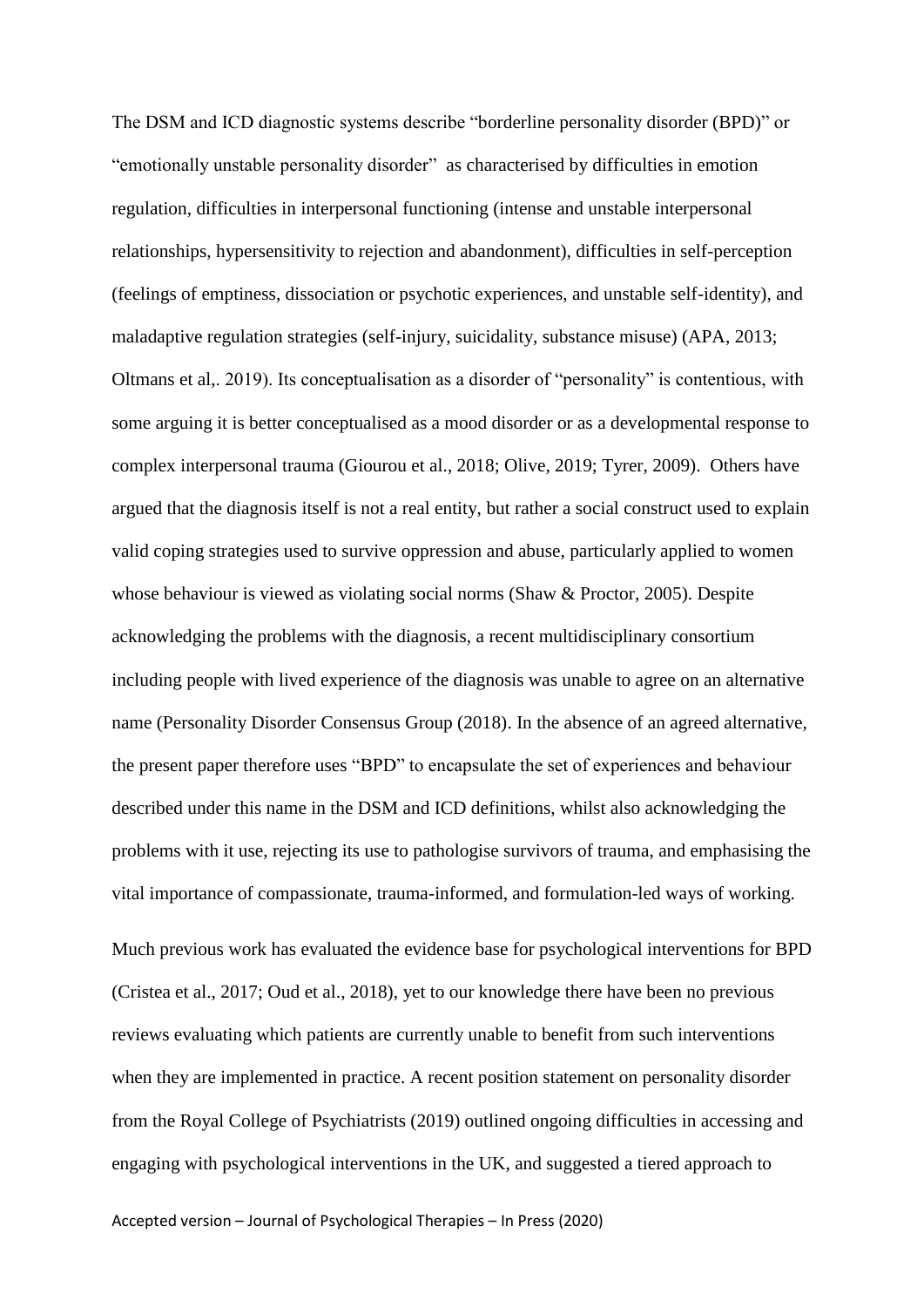service provision based on severity. However, this paper did not review the relevant literature on what factors explain difficulties in accessing psychological interventions, nor the evidence base for tiered service provision with interventions delivered at different levels of intensity, nor the evidence base for why psychological interventions fail or how treatment failure should be managed. Using the Royal College of Psychiatrists position statement (2019) as a framework, this article aims to provide an analysis of access to evidence-based psychological interventions (EBPIs) for people diagnosed with BPD in the United Kingdom, with a particular focus on identifying gaps in service provision, reviewing existing findings and presenting new data on treatment failure, and exploring possible solutions.

#### **A History of Exclusion**

Accepted version – Journal of Psychological Therapies – In Press (2020) BPD is one of the most heavily stigmatised diagnoses within health services (Nehls, 2000; Sheehan et al., 2016). Mental health professionals may view people with this diagnosis as manipulative, attention-seeking and difficult, and see the condition as untreatable and underserving of care (Ociskova et al., 2017). In 2003, the National Institute for Mental Health in England recognised that these attitudes have led to people being neither offered appropriate care from general mental health services nor able to access specialist evidencebased treatment for their difficulties (NIMHE, 2003). Similar concerns have been identified internationally (Mental Health Council of Australia, 2005). There is some evidence that generic psychodynamic or cognitive behaviour therapies may be minimally effective for people with BPD (Feske et al., 1996; Mennin & Heimberg, 2000; Newton-Howes et al., 2006; Perry & Cooper, 1985; Rossiter et al., 1993; Seivewright et al., 1998; Stone, 1990; Tucker et al., 1987). It has been suggested that both insight-focussed and CBT approaches can be unhelpful or even iatrogenic because they are too emotionally arousing — in the case of insight-focussed approaches by making deep and complex links between the relationship with the therapist and the patient's experience of relationships with past caregivers (Fonagy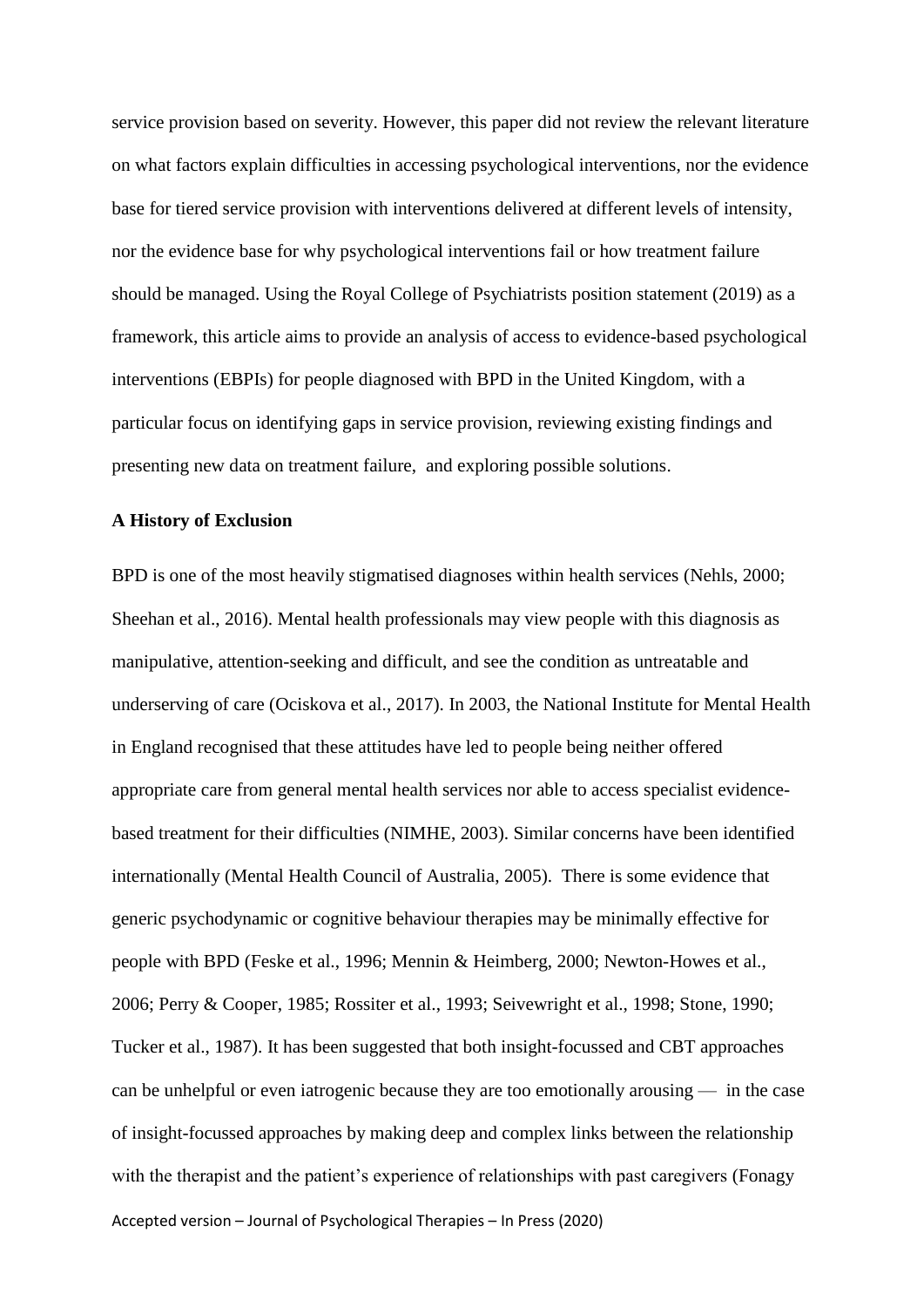et al., 2015), or in the case of CBT, by labelling patients' beliefs about themselves and others as dysfunctional (Linehan, 1993). These interventions applied in isolation — in the absence of techniques to reduce arousal, such as emotional validation — are argued to lead to emotional over-arousal and overwhelm, preventing therapeutic progress, generating ruptures in the therapeutic alliance, and leading to poor outcomes and treatment dropout.

#### **Evidence-based Psychological Interventions (EBPIs) for BPD**

Accepted version – Journal of Psychological Therapies – In Press (2020) From the early 1990s onwards, clinical academics developed new specialised treatment models for BPD, based on specific theories about the core difficulties underlying the BPD syndrome and the specific techniques required to ameliorate them. The present article will focus on DBT and MBT as these are the two models tested in the largest number of randomised controlled trials (RCTs) (3 RCTs of MBT and 13 of DBT, Oud et al., 2018) and used most commonly in the UK (Dale et al., 2017). Meta-analysis suggests that DBT and MBT improve specific aspects of BPD such as self-harm but their effect on overall BPD severity has rarely been studied and is in general not supported by the evidence (Cristea et al., 2017; Oud et al., 2018). Both are long-term approaches involving twelve to eighteen months of weekly individual and group therapy. In the DBT model, BPD develops from a transaction between biologically-based difficulties with emotion regulation that are compounded by experiences of emotionally invalidating caregiving (Linehan, 1993). DBT arose from cognitive behavioural approaches but has been specifically tailored for BPD by incorporation of validation strategies, mindfulness, and a focus on building emotion regulation capacity. In group skills training sessions patients learn mindfulness, emotion regulation, distress tolerance and interpersonal effectiveness techniques; individual therapists validate patients' emotions and behaviour whilst reinforcing implementation of the skills (Feigenbaum, 2007). MBT arose within the psychodynamic tradition and is based on the theory that — often due to disrupted caregiving experiences — the core disturbance in BPD is difficulty with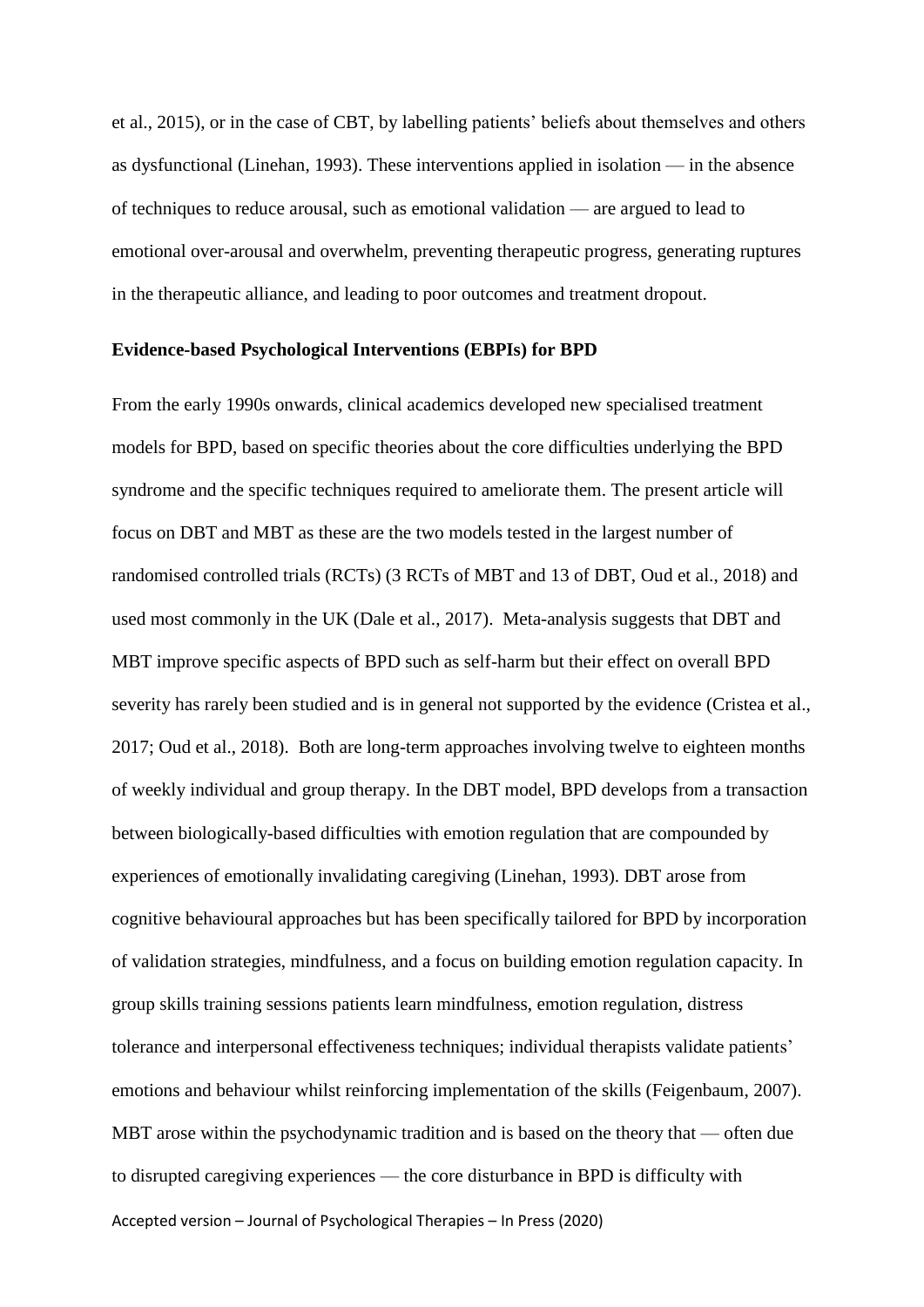mentalizing (i.e. reflecting coherently on the mental states of oneself and others) (Fonagy & Luyten, 2009). Consequently, therapy aims to foster mentalization in interpersonal contexts (Bateman & Fonagy, 2006). Individual therapists, group therapists and other group members encourage patients to describe their own emotions, thoughts and behaviour and to be curious and open-minded about the thoughts and emotions that may underlie other people's behaviour (Fonagy et al., 2015). Importantly, both DBT and MBT aim to avoid iatrogenesis by maintaining a strong focus on understanding and validating patients' emotional experiences, particularly in situations where a patient is emotionally aroused, before attempting to promote changes in the way the person thinks, feels or behaves (Linehan, 1993; Fonagy et al., 2015).

#### **Increasing Access to EBPIs**

In the UK, practice guidelines now advocate that people with BPD should be able to access EBPIs such as DBT and MBT (UK Personality Disorder Consensus Group, 2018; Royal College of Psychiatrists, 2019), preferably through dedicated multidisciplinary services (NICE, 2009; NIMHE, 2003). In line with this, the availability of dedicated PD services has improved dramatically in the past 15 years (Dale et al., 2017). Whilst a 2002 survey revealed that only 17% of NHS Trusts had a dedicated PD service, this had risen to 84% by 2015, representing a fivefold increase (Dale et al., 2017; NIMHE, 2003). Within dedicated services, the most commonly offered EBPIs for people with PD are DBT (offered by 49% of services) and MBT (offered by 43% of services) (Dale et al., 2017).

#### **Ongoing Exclusion: Too Well to be Treated**

However, for some patients, difficulties in accessing EBPIs remain. NICE guidance specifies that specialist PD services should be provided for people with particularly complex needs or high levels of risk to self or others (NICE, 2009). Yet, it is estimated that up to one third of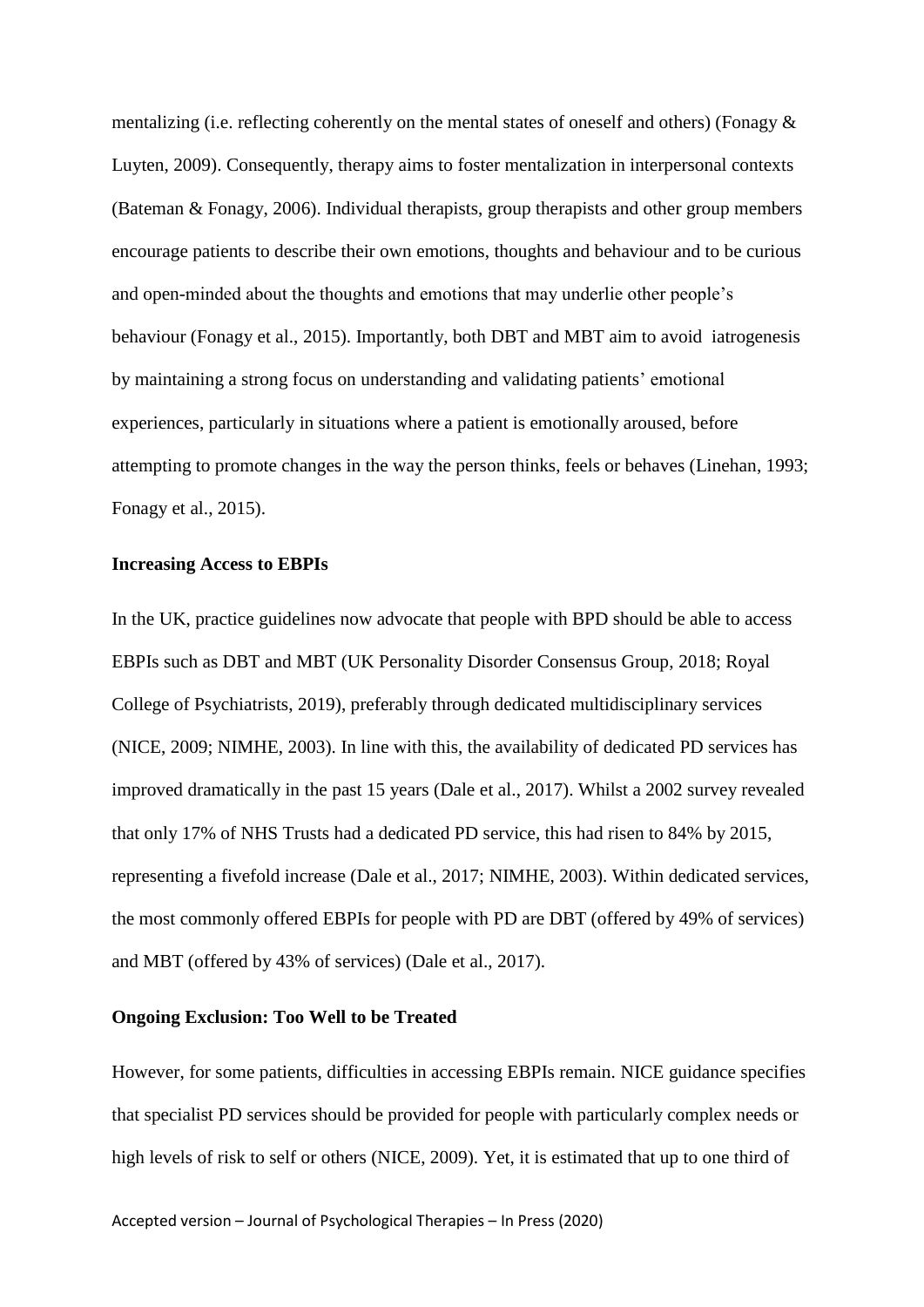people with BPD do not engage in self-harm (Soloff et al., 1994), and within those that do, many may engage mostly in superficial self-harm not deemed to present a high risk of lethality (Linehan et al., 2006; Maddock et al. 2010). Furthermore, at least two-thirds do not engage in any form of physical aggression towards others (Gonzalez et al., 2016), and the implication of a common association between BPD and violence may be part of the ongoing stigmatisation of people with this diagnosis (Nestor, 2002).The remainder of people with BPD, who present with less severe risk to self or others, may thus be excluded from accessing the EBPIs offered in dedicated services, despite experiencing significant distress and impairment in functioning.

A possible solution is offered by the UK Royal College of Psychiatrists recommendation for a stepped care model, whereby patients with the least severe levels of PD are offered lowintensity and short-term psychosocial interventions in primary care and the voluntary sector (Tier 1), patients requiring more input are offered EBPIs in generic community mental health or psychological therapy services (Tier 2), and only patients not successfully engaged or treated by Tier 2 and with a high level of risk and/or disability are offered longer-term EBPIs in dedicated PD services (Tier 3) (Royal College of Psychiatrists 2019).

#### *Low-intensity and short-term psychological interventions*

The Royal College recommendation to provide short-term interventions is contrary to NICE Guidance, which stipulates that interventions for BPD should be long-term (NICE 2009). In line with this, self-reported personality difficulties are associated with poorer outcomes from short-term treatment by primary care Improving Access to Psychological Therapies (IAPT) services (Goddard et al., 2015). IAPT professionals describe feeling deskilled in being able to help these patients (Lamph et al., 2019). Responding to this need, between 2012 and 2015 three IAPT SMI PD demonstration sites were set up. One of these was situated within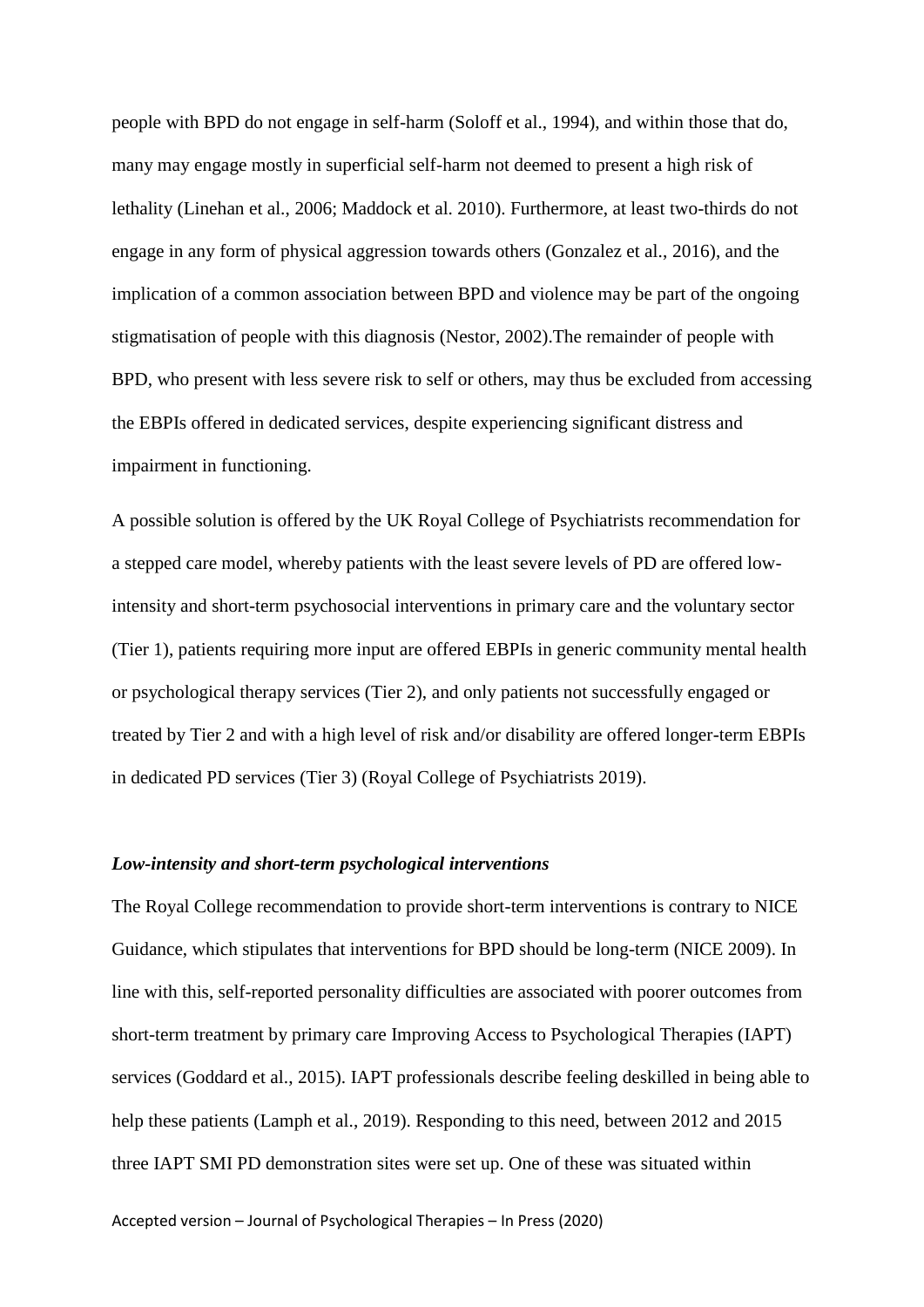primary care services, and offered education of the workforce, guided formulation, a DBTinformed emotional skills group, and cognitive analytic therapy. The majority of patients accessing this service said they were satisfied with how therapy was provided (86%) and felt understood by their therapist (81%); 44% felt helped a lot; and 18% felt somewhat helped (Hann et al., 2015). Another low-intensity intervention developed specifically for PD is Structured Psychological Support (SPS) which draws on techniques from both DBT and MBT, delivered over 6 to 10 individual sessions plus telephone support (Crawford et al., 2018). A feasibility trial generated preliminary evidence that this approach is more effective than usual treatment for improving mental wellbeing and social adjustment (Crawford et al., 2020).

#### *Streamlined versions of EBPIs in generic services*

Accepted version – Journal of Psychological Therapies – In Press (2020) For those who do not benefit from low-intensity interventions or who present with increasing levels of distress or risk, the Royal College of Psychiatrists suggest that EBPIs should be provided by generic services such as community mental health teams (Royal College of Psychiatrists, 2019). In line with this, 57% of organisations surveyed in 2015 claimed to offer DBT through generic services, and 51% claimed the same for MBT. However, the quality of treatment delivery and fidelity to the treatment models could not be discerned from the survey (Dale et al., 2017). The full DBT and MBT programmes incorporate twelve to eighteen months of weekly individual and group therapy, in addition to weekly team consultation and telephone skills coaching in DBT (Bateman & Fonagy, 2006; Linehan, 1993). Generic services may lack the resources and team structure to implement the programme in full and indeed DBT implementation efforts are more likely to fail when staff have only small amounts of their time allocated to deliver it within the context of their wider role (Choi-Kain et al., 2017; Swales et al., 2012). However, evidence is increasingly emerging for the effectiveness of streamlined versions of DBT and MBT which are more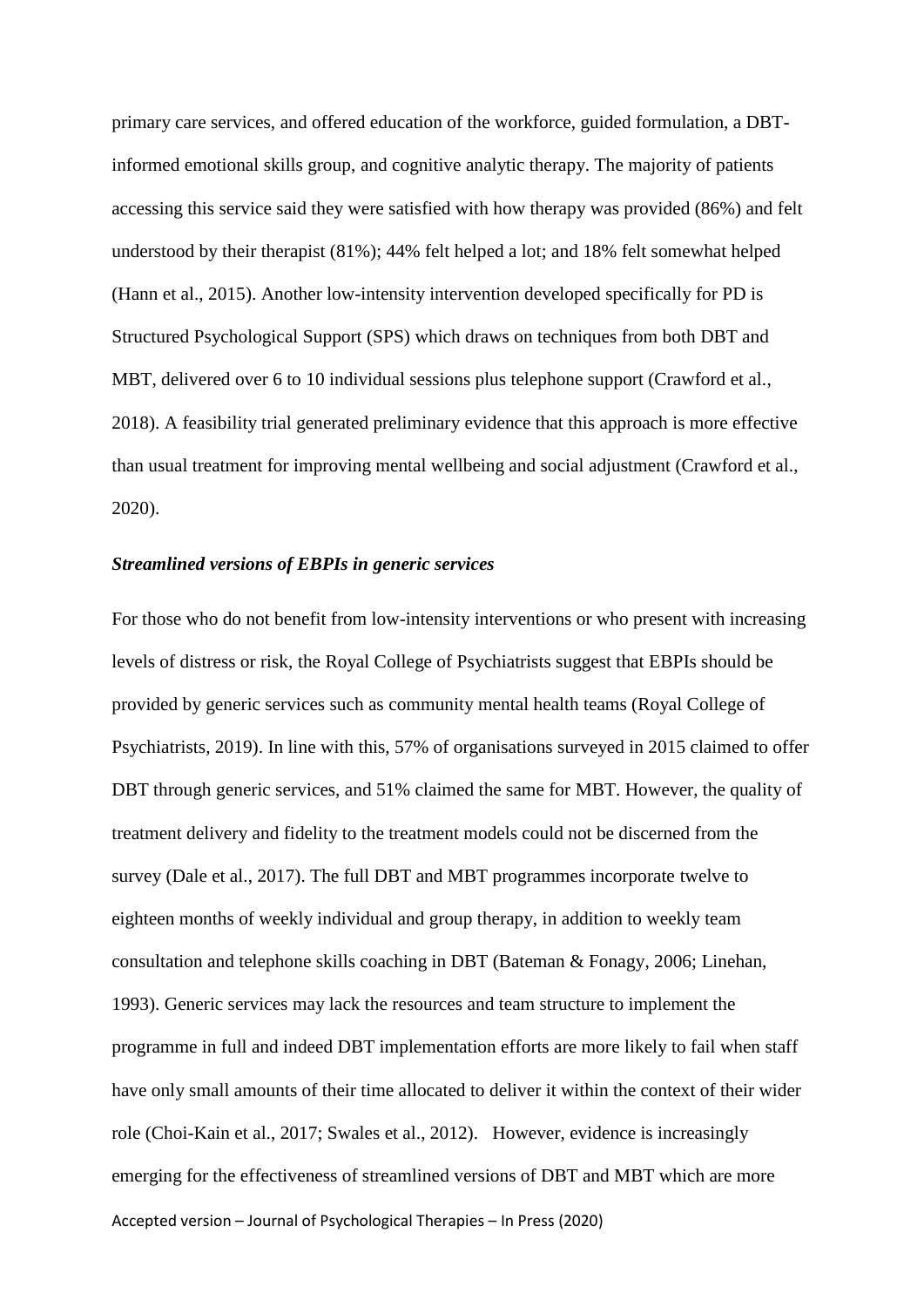readily implemented in generic services (Choi-Kain et al., 2017). Patients' implementation of the behavioural and cognitive skills taught during DBT has been shown to promote positive outcomes (Barnicot et al., 2016; Neasciu et al., 2010). In line with this, it has been shown that implementing a DBT skills group over twelve months in addition to weekly case management is as effective as the full DBT programme for improving self-harm, suicidality, anxiety, depression, and crisis service use (Linehan et al., 2015). Structured clinical management (SCM) is another approach increasingly being advocated as being able to meet the needs of the majority of people with BPD in generic services (Anna Freud Centre, 2016; Bateman & Krawitz, 2013). SCM was developed based on expert consensus about what works best for treating BPD, and involves a structured approach including psychoeducation, alliance-building and safety planning (Bateman & Fonagy, 2009). It was devised by the developers of MBT and employs many of the same underlying therapeutic principles, including authenticity and openness, a "not knowing" stance, a focus on misunderstandings in the relationship, and curiosity about beliefs and intentions (Choi-Kain et al., 2017). In an RCT, both patients receiving 18 months of MBT and those receiving 18 months of SCM showed improvements in self-harm, suicide attempts, depression, and interpersonal functioning, and patients receiving SPM showed a faster reduction in self-harm in the first 6 months (Bateman & Fonagy, 2009). However, the authors stress that SPM cannot replace specialist psychotherapy models such as DBT and MBT, particularly for those with the most severe manifestations of BPD (Bateman & Fonagy, 2009). In this author's view caution is warranted as outcomes were in general poorer following SPM than following MBT (Bateman & Fonagy, 2009), and the outcomes of SPM have never been tested relative to usual treatment. Furthermore, it is also important to note that neither DBT skills groups nor SCM should be implemented by sole practitioners; indeed doing so may increase the potential for iatrogenesis (Bateman & Tyrer, 2004). Rather, it is vital that both models are implemented by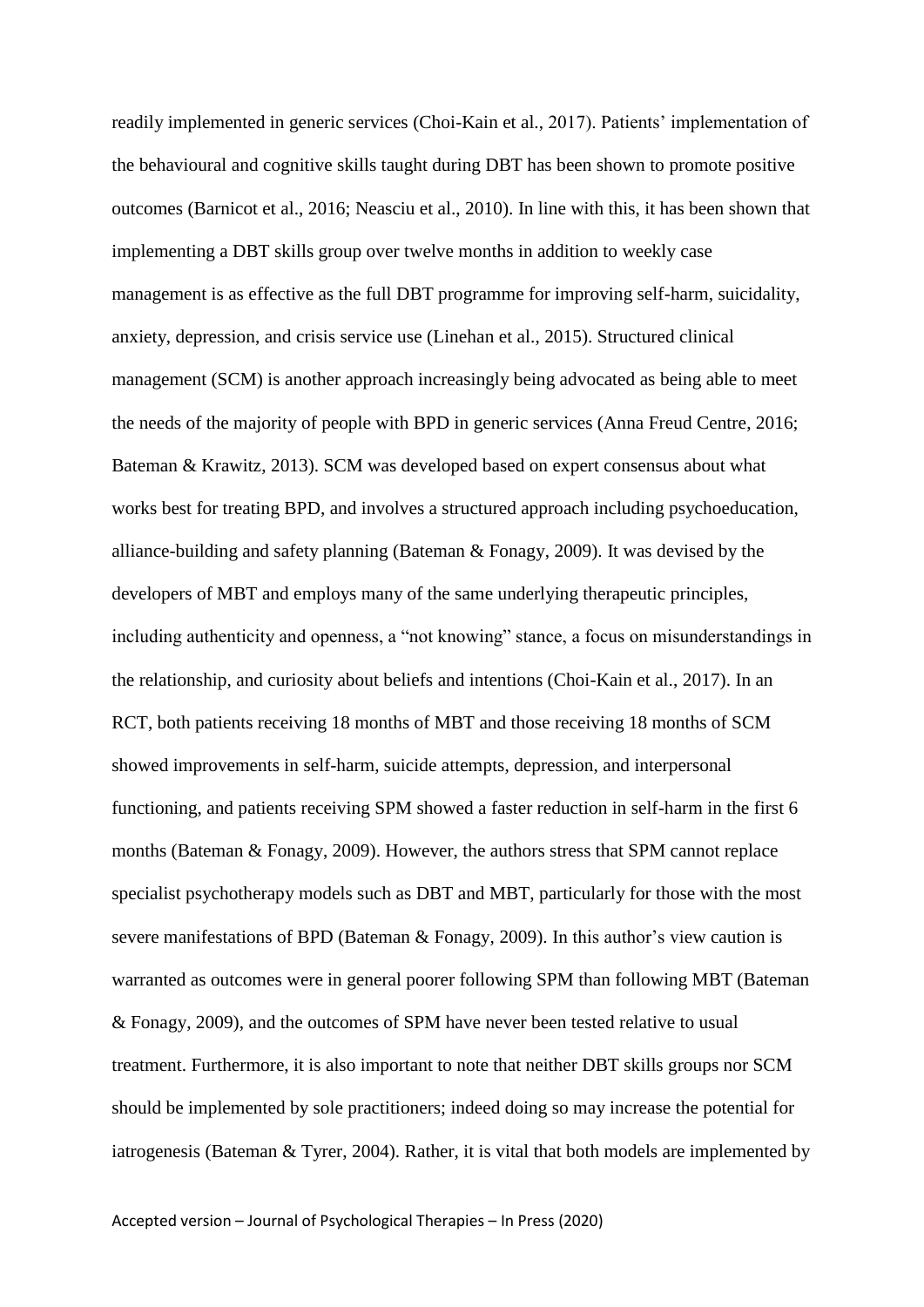a team of trained practitioners who meet together regularly for supervision, during which establishing a common understanding of cases, support for therapist burnout, and reflection on difficulties in the therapeutic alliance or impediments to therapeutic progress, should be central (Bateman & Krawitz, 2013; Linehan, 1993; Linehan et al., 2015; NICE, 2015). Despite this, an implementation survey in the USA found that DBT is often implemented in routine settings without regular team consultation, and lack of a consistent and coherent team structure was one of the most frequently cited barriers to successful implementation (Landes et al., 2017).

#### **Ongoing Exclusion: Too Unwell to be Treated**

Patients who do not benefit from streamlined EBPIs in generic services, or who present with higher severity or risk, can be stepped up to twelve to eighteen-month DBT, MBT or other EBPIs, preferably implemented by dedicated PD services (Royal College of Psychiatrists, 2019). However, over half of dedicated services exclude patients with substance misuse problems (Dale et al., 2017) — despite the fact that difficulties with self-damaging impulsive behaviour, often including substance misuse, are one of the diagnostic criteria for BPD (APA, 2013), and in one study of inpatients with BPD, over 60% reported difficulties with substance misuse (Zanarini et al, 2004). Many services also exclude on the basis of risk to others, risk to self or comorbid psychotic disorder (Dale et al. 2017). Services should not exclude on the basis of these difficulties unless they present with such severity that they cannot be safely managed. Where possible, adaptations should be made to cater for the additional needs of people with these difficulties. For instance, DBT has been adapted to help women with BPD and comorbid substance dependence (Linehan et al., 2002).

#### **Remaining Gaps: People who Discontinue or Do Not Benefit from Long-Term EBPIs**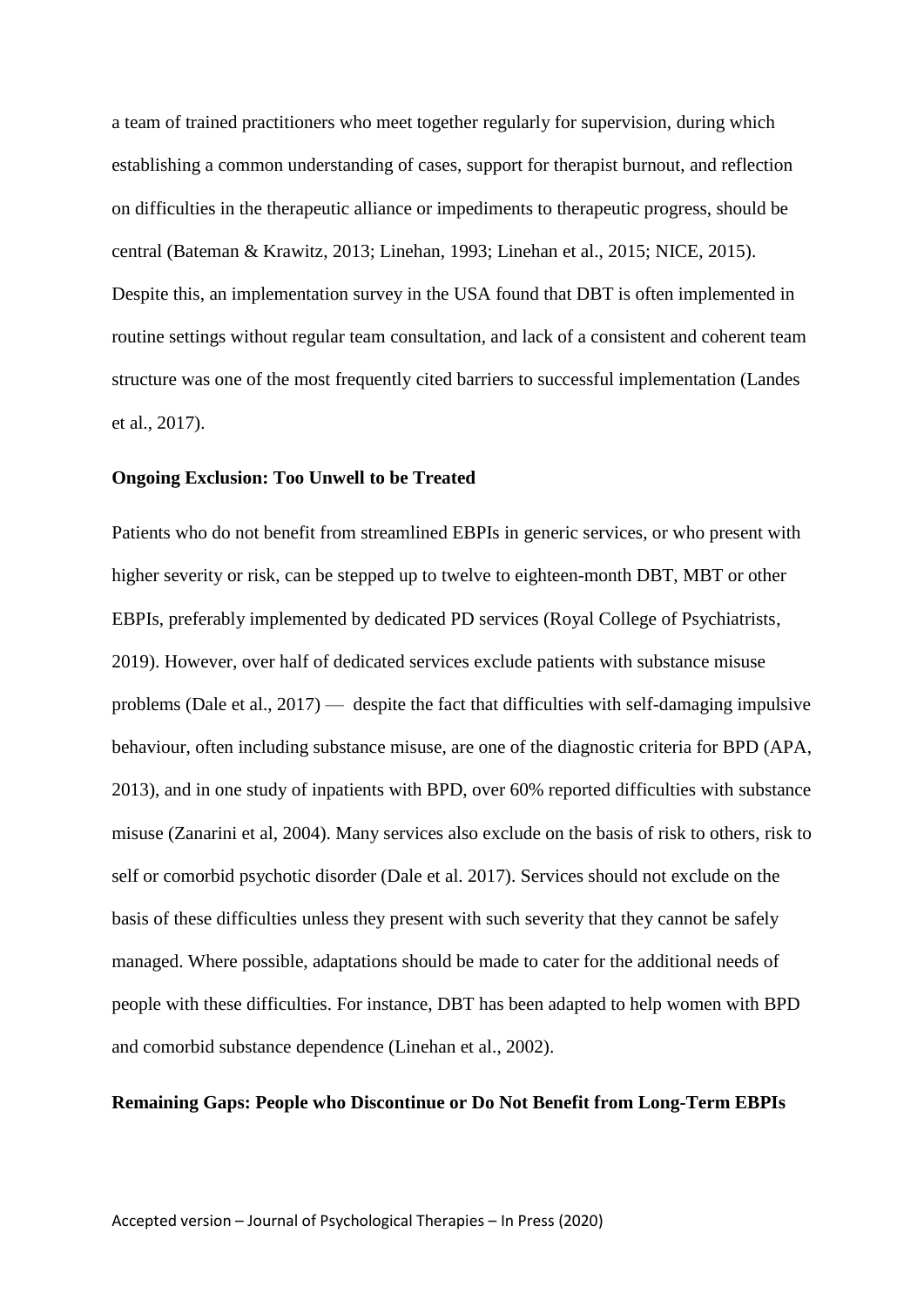However, this still leaves an important gap in both the evidence base and service provision for patients who are offered twelve to eighteen month EBPIs but who discontinue or are left with significant problems even after completing. As can be seen in Table 1 and Table 2, the average degree of improvement following DBT or MBT is impressive. Nonetheless, this still leaves patients contending with on average 3 to 4 of the difficulties associated with the diagnosis of BPD, with 30% still meeting diagnostic criteria (Koons et al., 2001), and with a quarter still engaging in severe self-harm (Bateman & Fonagy, 2009). Long-term follow-up shows that 5 years after the end of MBT, patients continue to show markedly lower rates of suicide attempts, service use and psychiatric medication use than those who received usual treatment alone, but nonetheless 23% did attempt suicide at least once, and their general social and occupational functioning remained impaired (Bateman & Fonagy, 2008).

Where limited difficulties remain, step-down to a generic approach such as GPM may be appropriate (Bateman & Fonagy 2009). But for those with significant remaining difficulties, the evidence base for what to do next is non-existent. EBPIs such as DBT and MBT have specifically been designed to prevent iatrogenesis (Fonagy & Bateman, 2006; Linehan, 1993). However, detailed analysis of data from two studies suggests that 18 to 24% of patients actually show an increase in the frequency of self-harm, and 33% show an increase in observer-rated or self-rated BPD severity following DBT or MBT delivered in UK specialist PD services (data from Barnicot & Crawford, 2019; Priebe et al., 2012). Worsening was more likely amongst people who discontinued treatment prematurely (29 to 36% for selfharm and 47 to 50% for BPD severity) than those who completed (5 to 14% for self-harm and 21 to 24% for BPD severity). Rates of worsening while receiving non-specialist "treatment as usual" were higher than those following completion of DBT or MBT but lower than those following premature discontinuation, with 23% exhibiting an increase in self-harm and 35%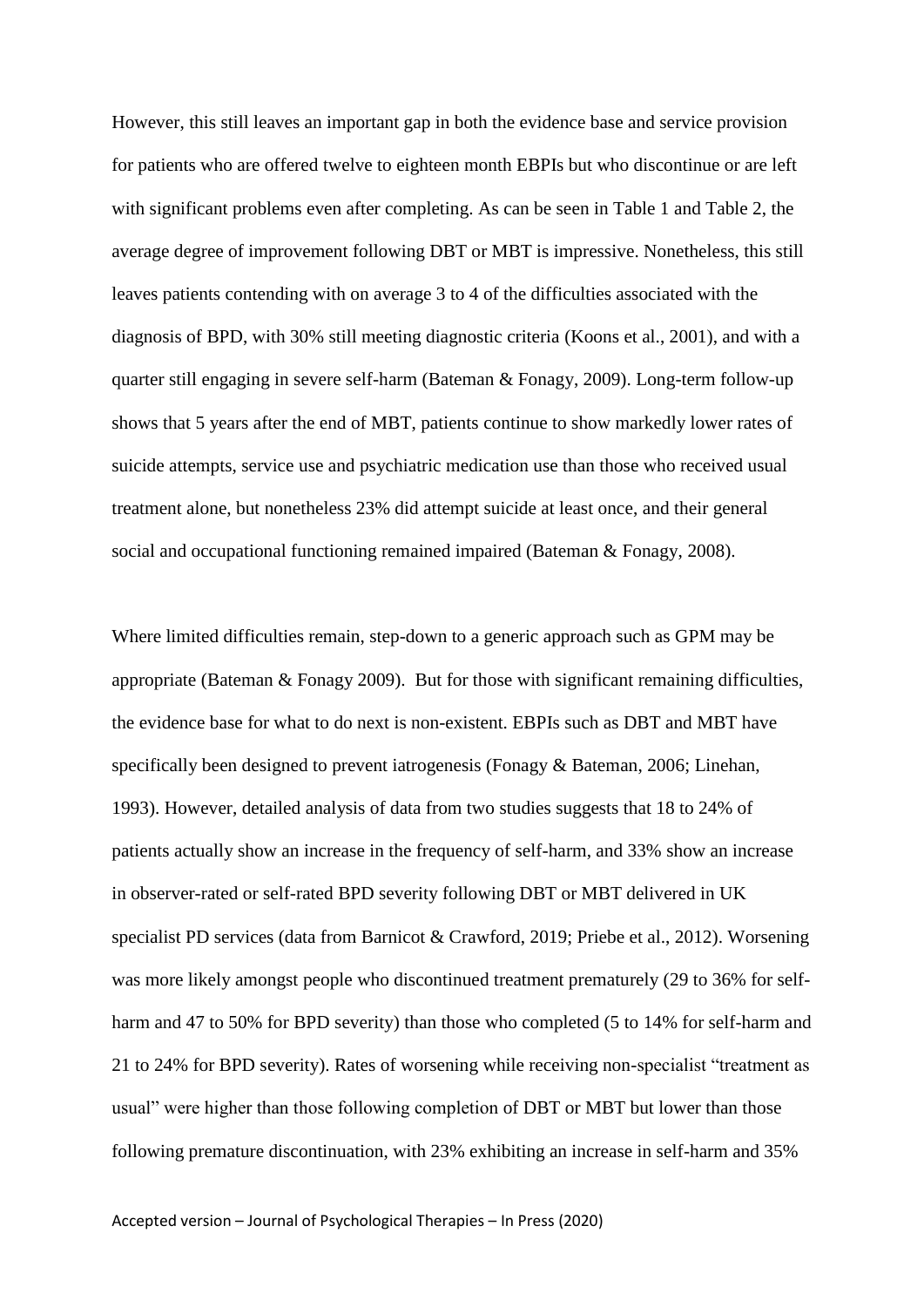exhibiting an increase in BPD severity (data from Priebe et al., 2012). This highlights a potentially iatrogenic consequence of premature treatment discontinuation. Whilst a portion of those who experienced worsening following an EBPI may have been those who would have deteriorated anyway regardless of the treatment offered, it is clear that there are a substantial proportion of patients for whom EBPIs are not conferring any measurable benefit on key outcomes.

What treatment options should be available for this group of patients? Clearly neither stepdown to a streamlined version of the same EBPI, nor step-up to Tier 4 residential treatment, would be appropriate for the vast majority. It is helpful to consider how and why treatment discontinuation and/or treatment failure occur. Of course, worsening may have preceded and contributed to difficulties engaging with the intervention — but as well as considering how difficulties in the patient may have contributed, it is equally important to consider the role of the therapist and of other group members.

#### *Difficulties in the therapeutic alliance and epistemic hypervigilance*

A negative experience of the therapeutic alliance is one of the most consistent predictors of treatment discontinuation and poor outcome in BPD (Barnicot et al., 2011; Barnicot et al., 2012). A problematic therapeutic alliance may be particularly re-traumatising and hence iatrogenic for patients with a history of severe relational trauma. The developers of MBT contend that treatment failure can often be attributed to a single underlying mechanism: the failure of the treatment to establish and maintain "epistemic trust" in the patient (Fonagy  $\&$ Allison, 2014). This concept refers to a person's willingness to consider new knowledge from another person as trustworthy, generalizable, and relevant to the self. This willingness is crucial to enable learning in and from social situations, including the social situation of a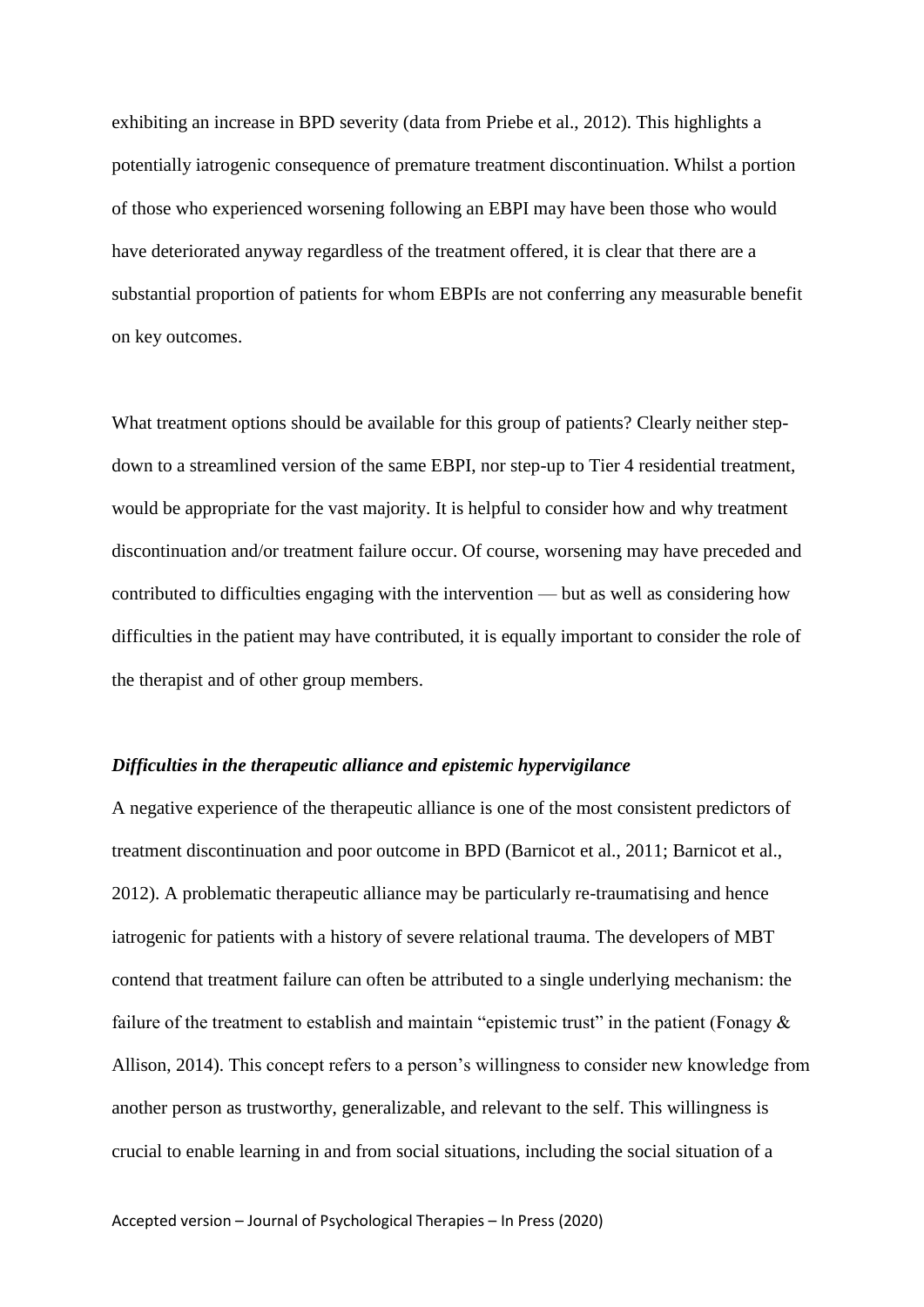therapy session. The converse is "epistemic mistrust" or "epistemic hypervigilance". This occurs as the result of disrupted or traumatic caregiving experiences in childhood whereby the child learns not to trust in the validity of their own experience or of information communicated by others. The resultant continual uncertainty (or rigidity) makes it very difficult for a person to learn the new ways of thinking, feeling and understanding themselves or others that therapy aims to "teach". Successful therapy will overcome these barriers by making the patient feel that their experiences are understandable and understood: by providing a theoretical framework with which to understand the patient's difficulties, and by showing an understanding of patients' emotions, thoughts and behaviour through the processes of mentalizing (or the related process of validation in DBT). In turn, the therapist will help the patient to better understand their social world external to therapy, facilitating the patient to engage with other people in more positive and open ways that allow the possibility of feeling understood by others, and thereby generating a new openness to gaining new learning about themselves and others. By contrast, when therapy fails, Fonagy and Allison (2014) contend that either the therapist has failed to convince the patient that they are understood and hence epistemic hypervigilance has remained high and has disrupted therapeutic learning — or the patient's social world has remained so hostile and retraumatising that the patient is not able to gain new experiences of feeling understood by others. A further factor is that the patient's epistemic hypervigilance and/or not feeling understood by group members may have disrupted their ability to learn during group sessions. Whilst many patients receiving either DBT or MBT initially find the group sessions anxiety-provoking, if patients' anxieties during the therapy group do not habituate this has been linked to both treatment dropout and poor treatment outcome (Barnicot et al., 2015; Barnicot et al., in prep.). A systematic review of qualitative interviews with DBT patients highlighted that the group element of therapy is often experienced as overwhelming (Little et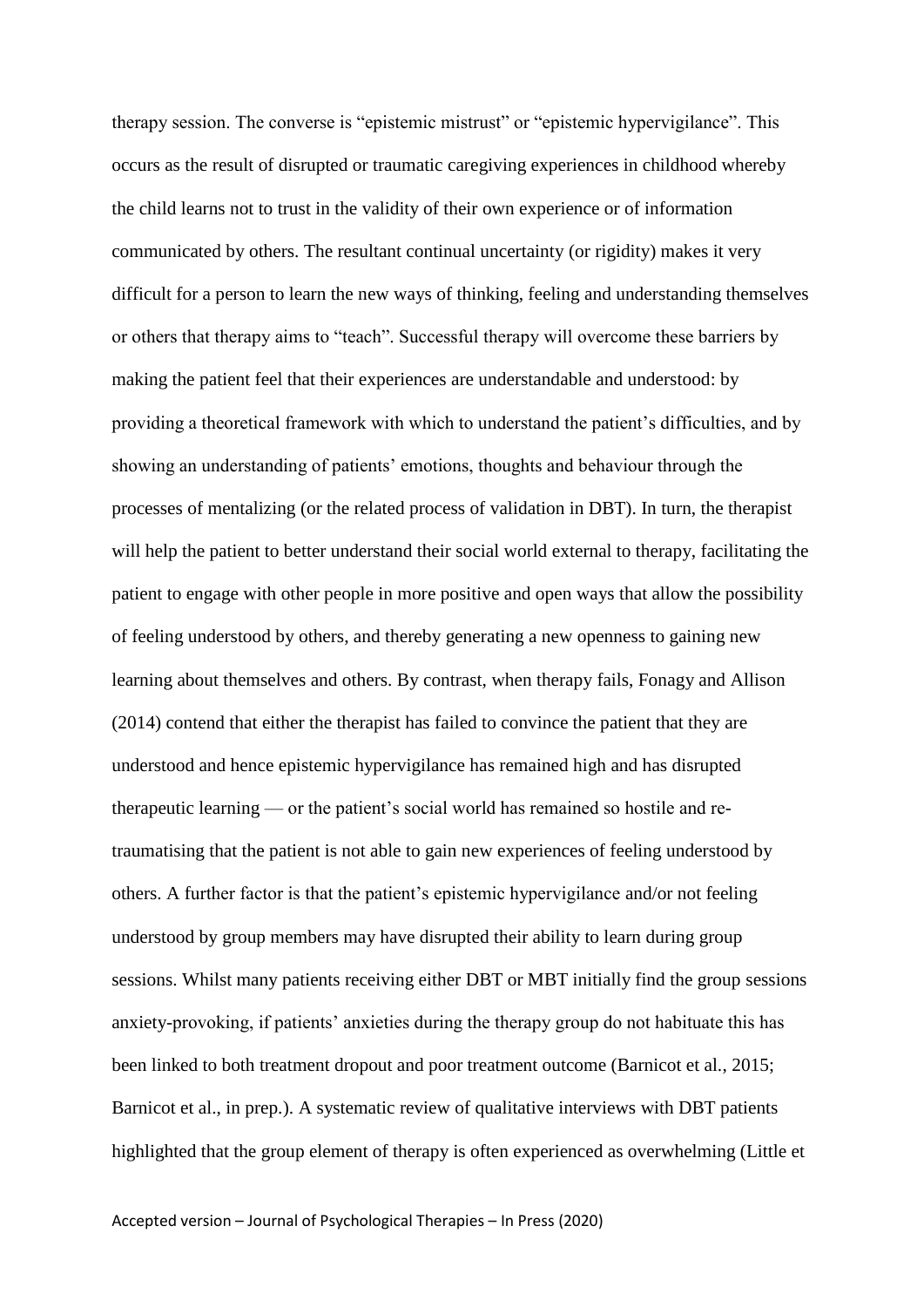al., 2017), whilst patients in Lonargáin and colleagues' (2017) qualitative interview study described the MBT group as an unpredictable and challenging place where they felt unsafe. Sagen and Karterud's analysis of video data from MBT group sessions (2014) sheds some light on how these difficulties can arise, with therapists failing to take an authoritative leadership role or to structure the session in such a way as to optimally promote mentalizing, leading to sessions dominated by disturbing accounts from a few members and characterised by pseudomentalization.

#### *Difficulties in therapist adherence to the treatment model*

The DBT manual is very clear that treatment failures should never be attributed to the patient — instead, failure is always attributed either to the therapist or to the model itself (Linehan, 1993). It is the role of the therapist to enhance the patient's motivation to attend treatment and failure may occur when the therapist does not do this sufficiently, or when the therapist engages in other "therapy-interfering" behaviours. For example, in a case study a DBT therapist theorises that her own failure to fully adhere to the DBT model may have led to a poor treatment outcome (Rizvi, 2011). In particular, she attributes the poor outcome to her de-prioritising dealing with the patient's self-harm and therapy-interfering behaviours, her inadvertent reinforcement of the patient's therapy-interfering behaviour, and her avoidance during team consultation sessions of discussing the difficulties she was encountering. These behaviours in turn were driven by fear — fear of the patient committing suicide, and fear of being negatively evaluated by colleagues.

#### *Selection of patients and rules for attendance*

In an evaluation of six UK personality disorder services offering twelve to eighteen months of DBT or MBT, treatment retention rates at twelve months were substantially higher amongst patients offered MBT (72% retention) than those offered DBT (42% retention)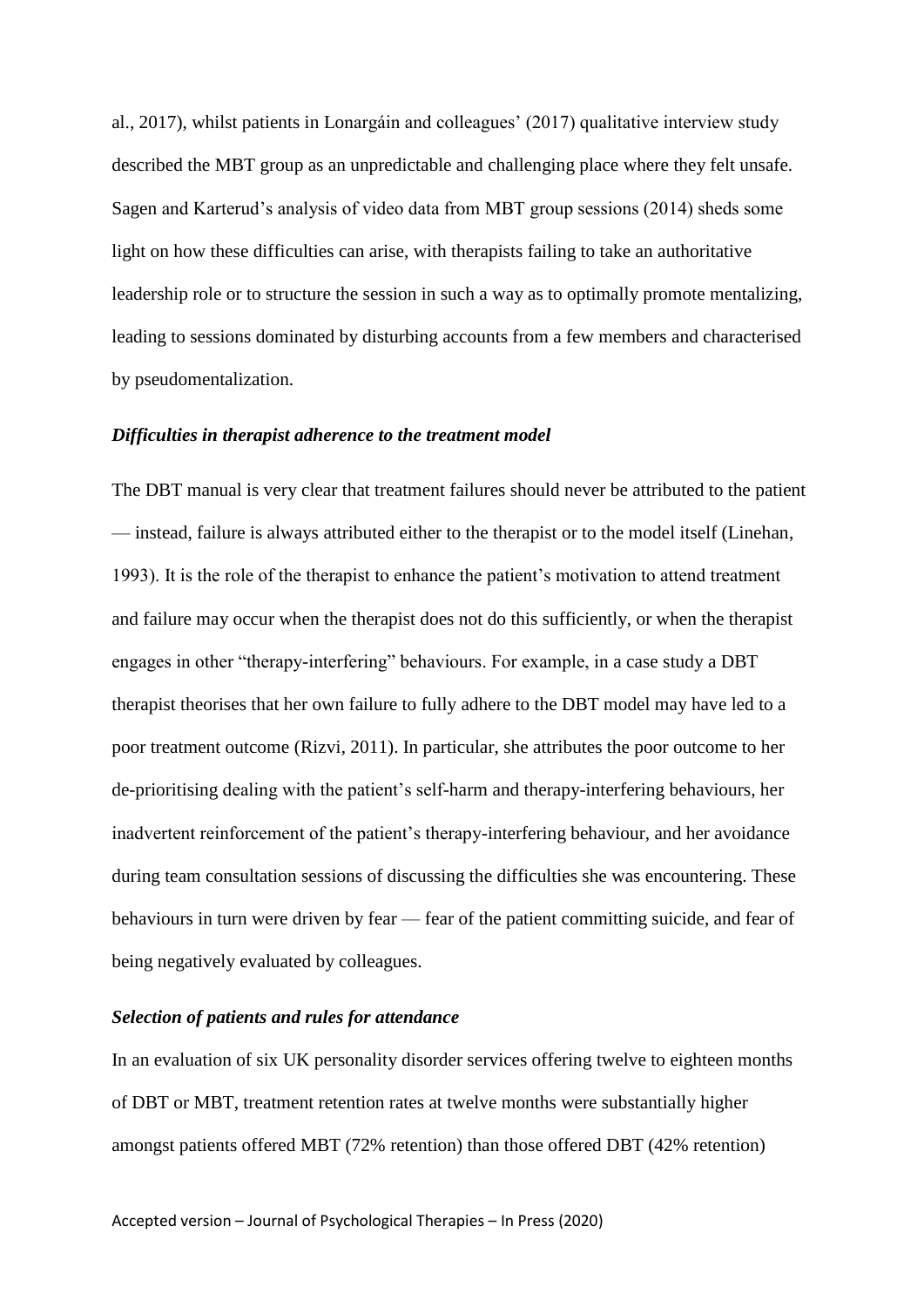(Barnicot & Crawford, 2019). Evaluations of other efforts to implement MBT in routine settings outside of the treatment development centre have also published high treatment completion rates — 72% in a Danish programme and 98% in a Norwegian programme (Jorgensen et al., 2013; Kvarstein et al., 2014). By contrast, completion rates for DBT are generally lower when it is implemented in routine services than when implemented by the treatment provider (Landes et al., 2016), and seem particularly low in UK specialist PD services (e.g. 42%, Barnicot & Crawford, 2019; 42%, Feigenbaum et al., 2012; 48%, Priebe et al., 2012).Thus, when implemented in routine settings, more patients seem to discontinue DBT than MBT. One contributing factor could be that in many MBT programmes, only patients who attend a preliminary 10-week group programme, indicate their interest in further group-based treatment, and are judged by staff to have the potential to benefit are able to begin the full MBT programme (Barnicot & Crawford, 2019). MBT patients may therefore already be selected as individuals with both the practical and emotional capability to sustain the commitment of attending treatment, whereas DBT patients may be a less selected group of individuals who vary more widely in their capabilities to commit. Another factor could be that DBT arguably prescribes a less flexible approach to treatment non-attendance, whereby if 4 or more consecutive sessions of either group or individual treatment are missed, treatment is terminated (Linehan, 1993). The aim of this is to shape behaviour by providing a negative reinforcer for missing sessions. Conversely, the MBT manual does not specify a numerical rule for the number of missed sessions leading to treatment termination — instead, decisions about treatment termination are made on an individualised basis following a team case discussion.

#### *The pain of treatment discontinuation or failure*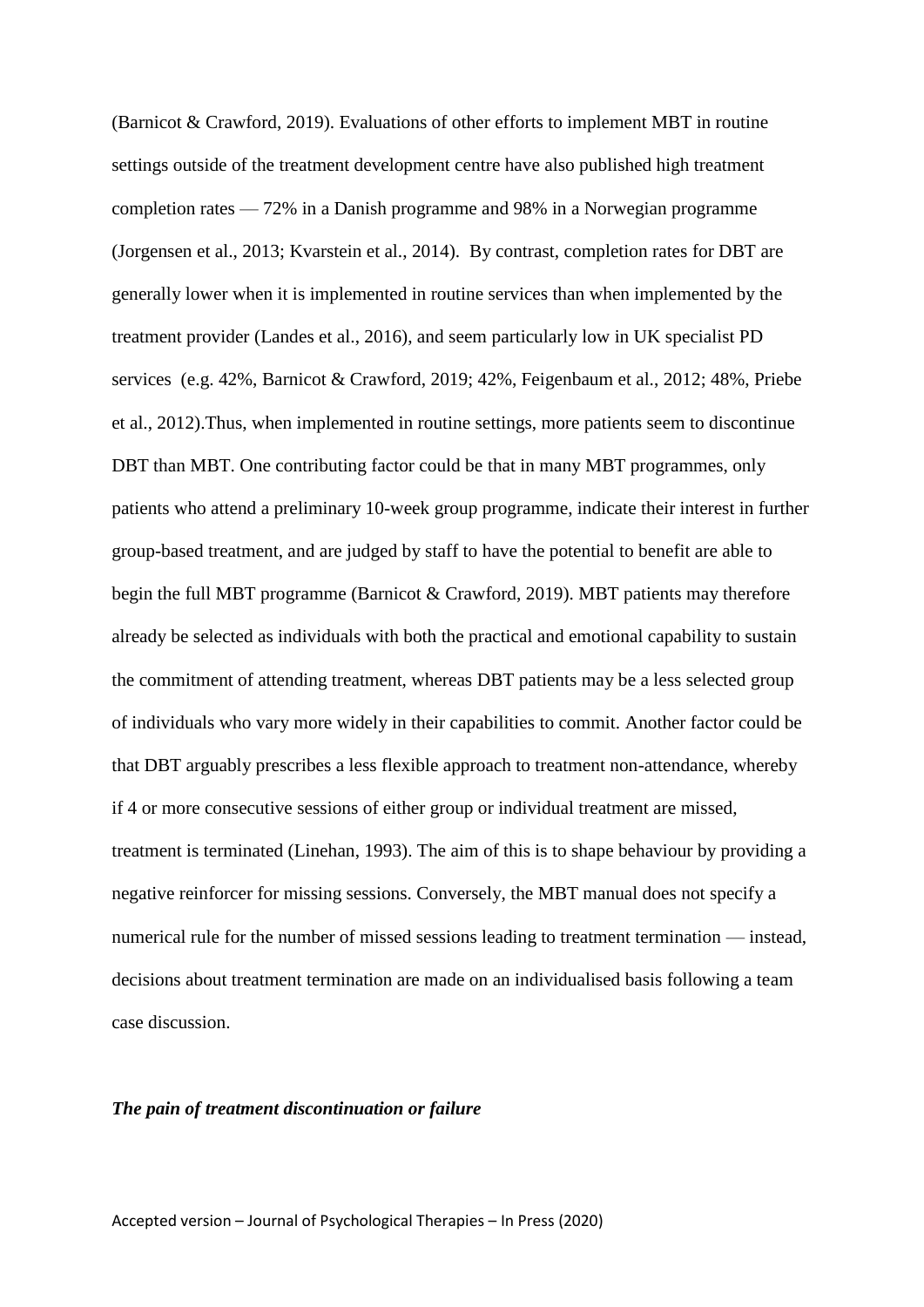For people with a history of severe relational trauma, the experience of being told that treatment has been terminated may in itself be re-traumatising, and the particular experience of feeling they have "failed" an evidence-based intervention may contribute to an increased sense of hopelessness and low self-esteem.

#### *What to do following EBPI discontinuation or failure*

Where treatment discontinuation or poor outcome has occurred, a long-term lead clinician external to the EBPI should remain in place (Royal College of Psychiatrists, 2019), one of whose roles will be to meet with both the patient and the EBPI team to try to understand what went wrong. It is vital here to listen to the patient's point of view and to validate their understanding of what happened. Consider how the patient's difficulties may have contributed but also reflect on the therapist's role in failing to establish epistemic trust and any other "therapy-interfering" behaviour. For patients for whom the group therapy context has been particularly difficult, consider that individual therapy alone — such as schema therapy or individual DBT — may be a better fit for this particular patient (although individual-only DBT is associated with poorer outcomes overall, Linehan et al., 2015). NICE guidance stipulates that specialist PD services should offer a range of EBPIs and the patient should be able to choose between them (NICE, 2015). Whether this happens in practice or is feasible in resource-limited services remains to be seen.

#### **Thoughts for the Future — Increasing Access to Trauma-Focussed EBPIs**

One factor that has been proposed to limit treatment success with EBPIs is the presence of comorbid post-traumatic stress disorder (PTSD). Patients with BPD report high levels of childhood emotional, sexual and physical abuse, often in addition to ongoing relational trauma in adulthood (Golier et al., 2003; Zanarini et al., 1997). Indeed, some argue that BPD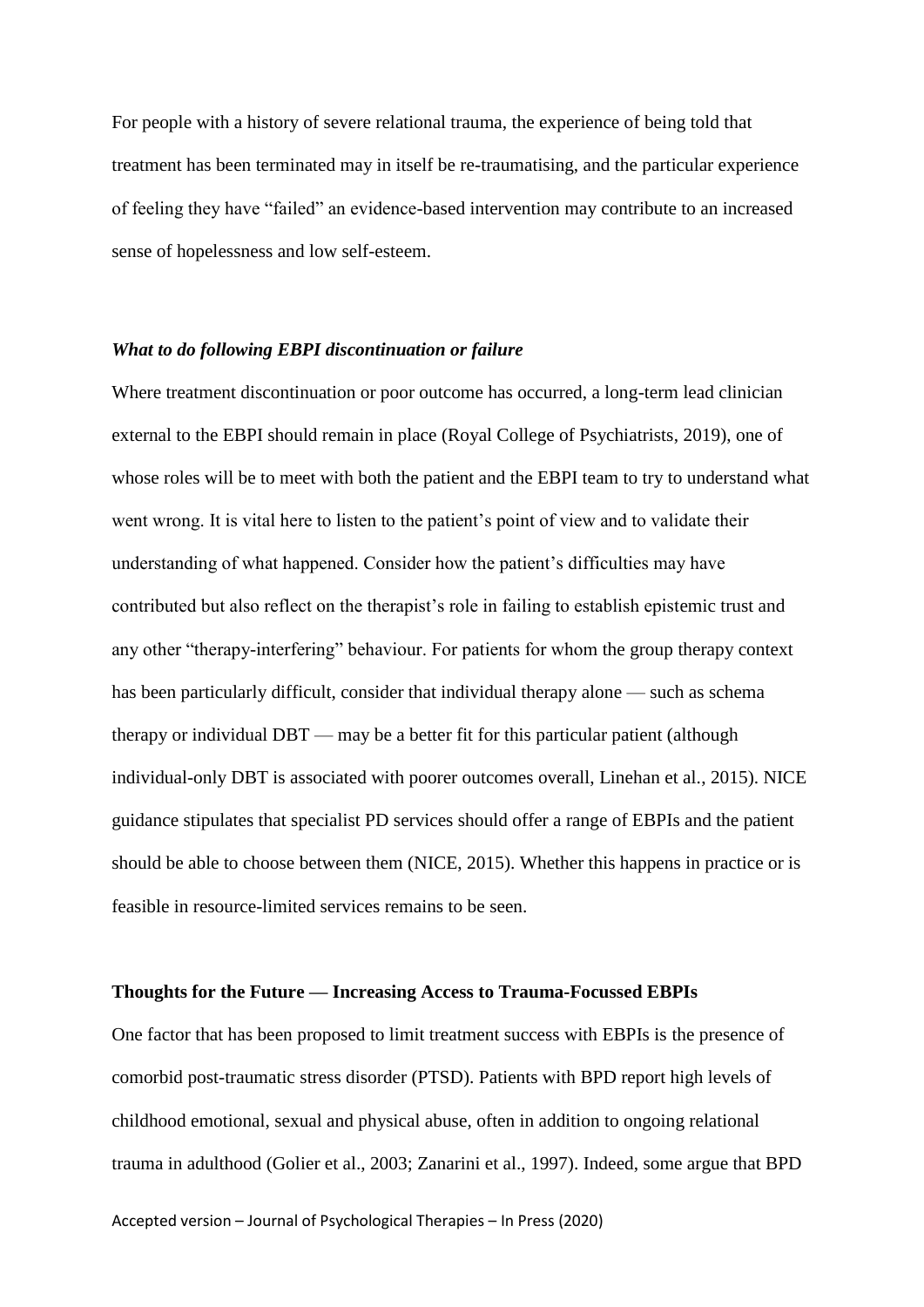should be reconceptualised as a developmental response to the experience of complex interpersonal trauma (Driessen et al., 2002). Comorbid PTSD, greater severity of PTSD symptoms or failure to improve PTSD during treatment have each been associated with less improvement in self-harm and BPD symptoms following DBT or MBT (Barnicot  $\&$ Crawford, 2018; Barnicot & Priebe, 2013; Harned et al. 2010). Meta-analysis has shown that the most effective treatments for PTSD include an element of re-exposure to traumatic experiences (Bisson et al., 2007). Yet patients with BPD — or with problems associated with BPD such as self-harm and suicidality — are often excluded from trauma-focussed treatments, due to fears of iatrogenesis (Harned et al., 2014). These fears are beginning to be disproved as trials in the USA and in Germany have shown that combining DBT with trauma-focussed treatments is not only safe, but highly effective, leading to impressive reductions in PTSD symptoms, self-harm, and emotional dysregulation (Bohus et al., 2013; Harned et al. 2014). Others have shown that even without the inclusion of a "stabilising" treatment such as DBT, trauma-focussed treatments such as eye movement desensitization reprocessing (EMDR) can be both safe and effective — although one of these trials excluded patients with a recent history of suicide attempts (De Jongh et al., 2020; Slotema et al., 2019). However, in a recent national survey of dedicated and generic services for PD in the UK, no services reported offering trauma-focussed therapies (Dale et al., 2017), and access to treatments for PTSD does not form any part of current clinical recommendations for the treatment of BPD (NICE, 2009; NIMHE, 2003; Royal College of Psychiatrists, 2019). This picture may slowly be beginning to change with the availability of training in DBT with prolonged exposure (British Isles DBT Training, 2020). Furthermore, with the addition of complex PTSD to ICD-11 — a condition which shares many features with BPD such as affect dysregulation and interpersonal dysfunction (WHO, 2018) — some patients currently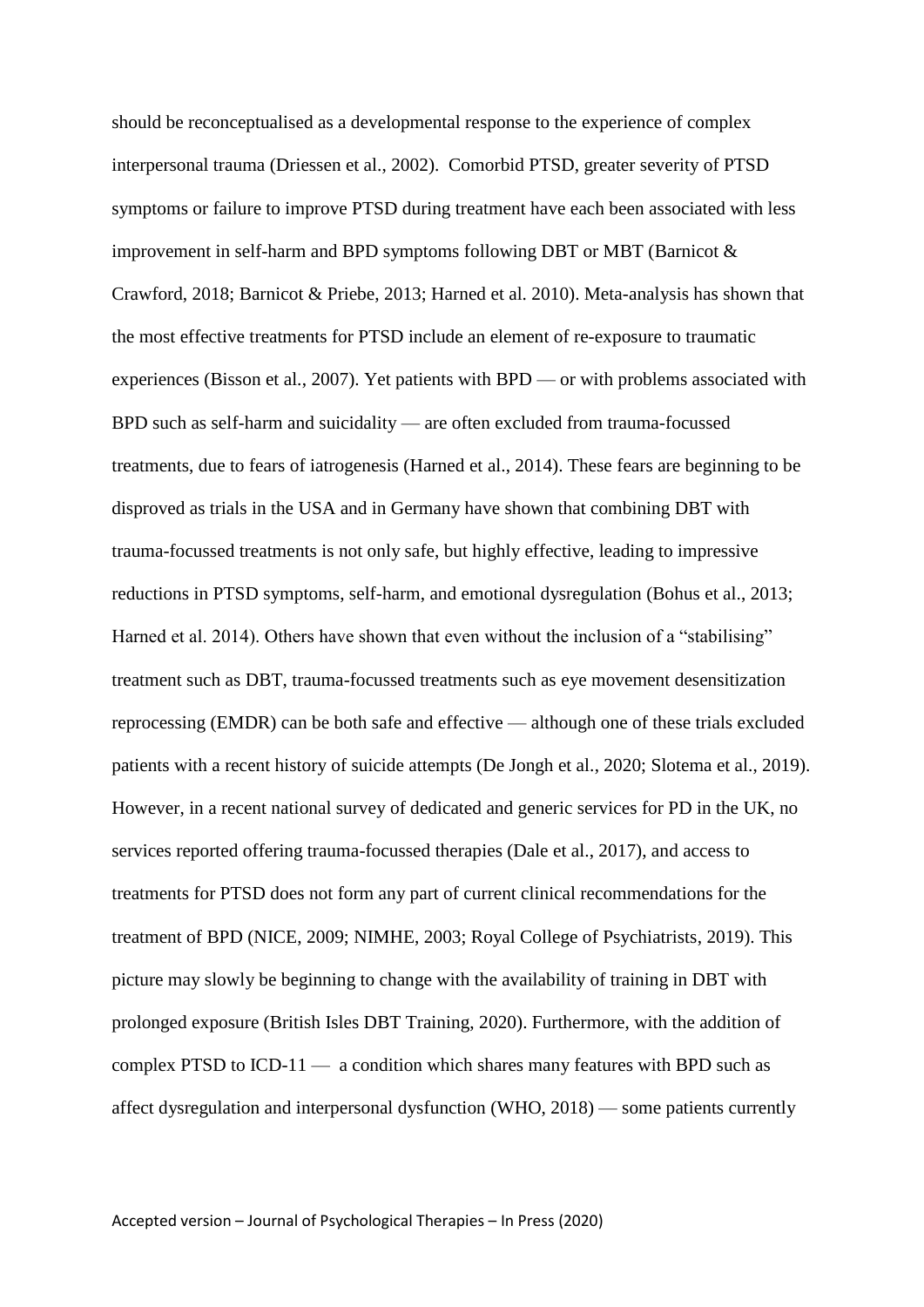diagnosed with BPD may be re-diagnosed, opening the door to access to trauma-focussed treatments in line with recommendations for the treatment of complex PTSD (NICE, 2018).

American Psychiatric Association. (2013). *Diagnostic and statistical manual of mental disorders (5th ed.).* Washington, DC: American Psychiatric Association. Anna Freud Centre (2016). *Structured Clinical Management Commissioner Guidance Document.* From [https://www.annafreud.org/media/4298/scm-commissioner-guidance](https://www.annafreud.org/media/4298/scm-commissioner-guidance-document.pdf)[document.pdf](https://www.annafreud.org/media/4298/scm-commissioner-guidance-document.pdf)

Bandelow, B., Krause, J., Wedekind, D., Broocks, A., Hajak, G., &Ruther, E. (2005). Early traumatic life events, parental attitudes, family history and birth risk factors in patients with borderline personality disorder and healthy controls. *Psychiatry Research*, *134*: 169–179.

Barnicot, K., Bhatti, N., Savill, M., & Priebe, S. (2014). A pragmatic randomised controlled trial of dialectical behaviour therapy: effects on hospitalisation and post-treatment follow-up. *Psychotherapy and Psychosomatics*, *83*: 192–193.

Barnicot, K., Couldrey, L., Sandhu, S., & Priebe, S. (2015). Overcoming barriers to skills training in borderline personality disorder: a qualitative interview study. *PLoS ONE, 10(10): e0140635.* 

Barnicot, K., & Crawford, M. (2018). Post-traumatic stress disorder in patients with borderline personality disorder: treatment outcomes and mediators. *Journal of Traumatic Stress*, *31(6):*899–908.

Barnicot, K., & Crawford, M. (2019). Dialectical behaviour therapy v. mentalisation-based therapy for borderline personality disorder. *Psychological Medicine*, *49(12):* 2060–2068. Barnicot, K., Gonzalez, R., McCabe, R., & Priebe, S. (2016). Skills use and common treatment processes in dialectical behaviour therapy for borderline personality disorder*. Journal of Behaviour Therapy and Experimental Psychiatry, 52*:147–156.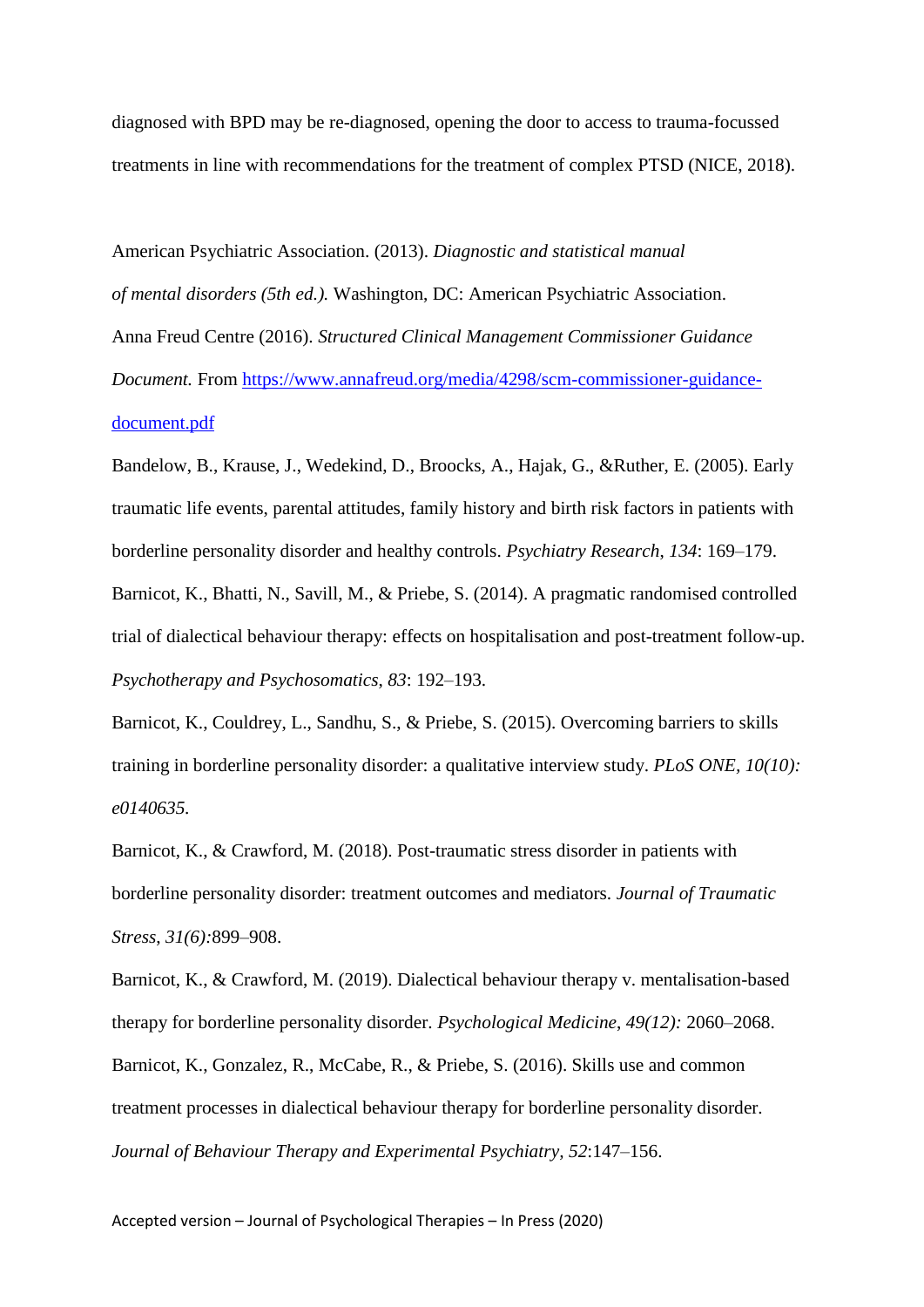Barnicot, K., Katsakou, C., Bhatti, N., Savill, M., Fearns, N., & Priebe, S. (2012). Factors predicting the outcome of psychotherapy for borderline personality disorder: a systematic review. *Clinical Psychology Review, 32(1):* 400–412.

Barnicot, K., Katsakou, C., Marougka, C., & Priebe, S. (2011). Treatment completion in psychotherapy for borderline personality disorder: a systematic review and meta-analysis. *Acta Psychiatrica Scandinavica, 123(5)*: 327–338.

Barnicot,K., & Priebe, S. (2013). Posttraumatic stress disorder and the outcome of dialectical behavior therapy for borderline personality disorder. *Personality and Mental Health*, *7*: 181– 190.

Barnicot, K., Redknapp, C., Coath, F., Hommel, J., Couldrey, L., & Crawford, M. (in prep.). Patient experiences of therapy for borderline personality disorder: commonalities and differences between dialectical behaviour therapy and mentalization based therapy and relation to outcomes.

Bateman, A. & Fonagy, P. (2006) *Mentalization-Based Treatment for Borderline Personality Disorder: A Practical Guide.* Oxford: Oxford University Press.

Bateman, A., & Fonagy, P. (2008). 8-year follow-up of patients treated for borderline personality disorder: mentalization-based treatment versus treatment as usual. *American Journal of Psychiatry, 165(5)*: 631–638.

Bateman, A. & Fonagy, P. (2009) Randomized controlled trial of outpatient mentalization based treatment versus structured clinical management for borderline personality disorder. *American Journal of Psychiatry, 166*: 1355–1364.

Bateman, A., & Krawitz, R. (2013) *Borderline Personality Disorder: An Evidence-Based Guide for Generalist Mental Health Professionals*. Oxford: Oxford University Press. Bateman, A., & Tyrer, P. (2004). Services for personality disorder: organisation for inclusion. *Advances in Psychiatric Treatment*, *10:* 425–433.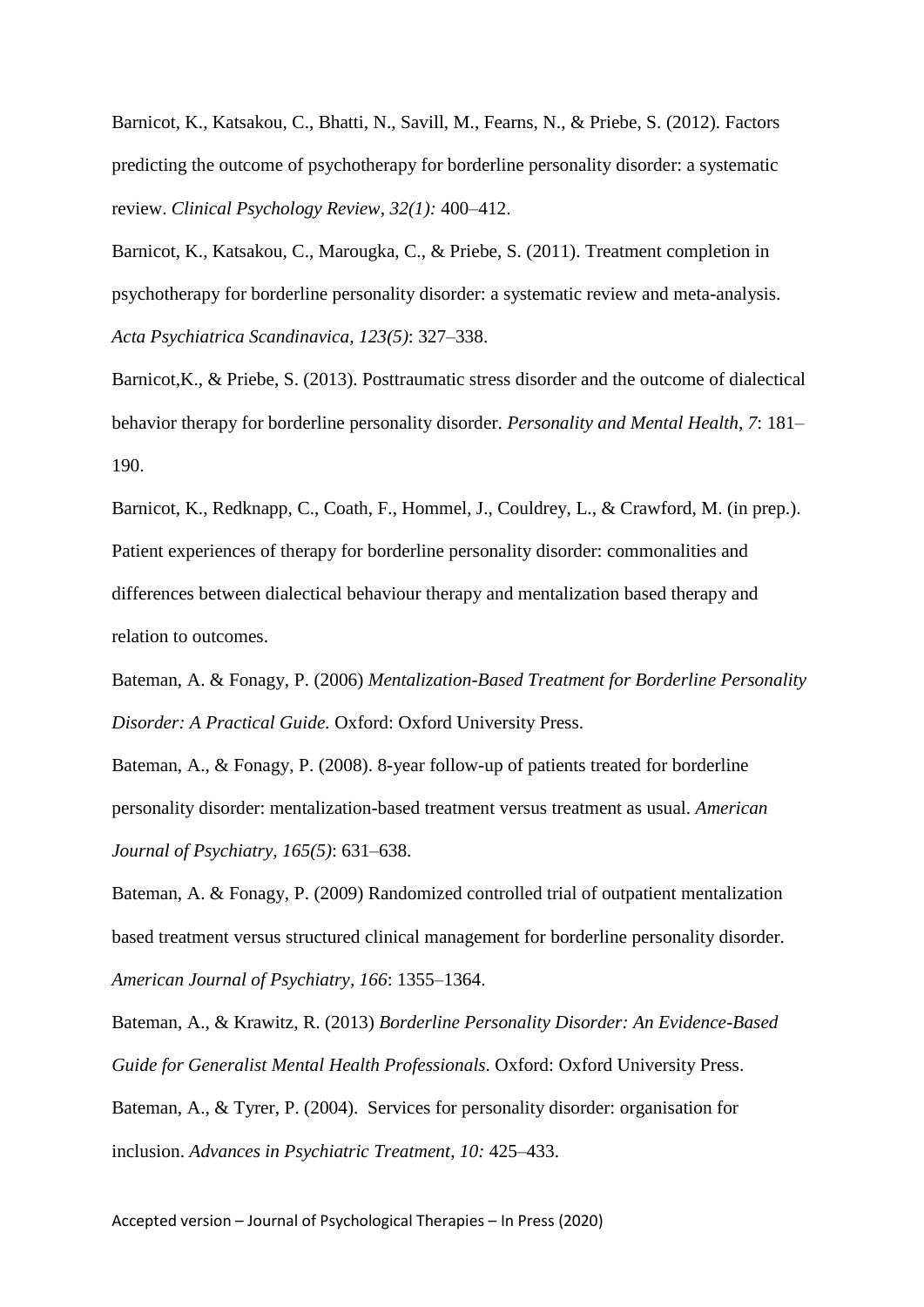Bisson, J.I., Ehlers, A., Matthews, R., Pilling, S. Richards, D., & Turner, S. (2007).

Psychological treatments for chronic post-traumatic stress disorder: Systematic review and meta-analysis. *British Journal of Psychiatry*, *190:* 97–104.

Bohus, M., Dyer, A. S., Priebe, K., Kruger, A., Kleindienst, N., Schmahl, C., Niedtfeld, I., & Steil, R. (2013). Dialectical behavior therapy for post-traumatic stress disorder after childhood sexual abuse in patients with and without borderline personality disorder: A randomised controlled trial. *Psychotherapy and Psychosomatics*, *8*, 221–233.

British Isles DBT Training (2020). *Intensive Training in the DBT Prolonged Exposure Protocol for PTSD: 4 Day Intensive Workshop*. From [https://www.dbt-](https://www.dbt-training.co.uk/course/intensive-training-in-the-dbt-prolonged-exposure-protocol-ptsd-4-day-intensive-workshop-2020/)

[training.co.uk/course/intensive-training-in-the-dbt-prolonged-exposure-protocol-ptsd-4-day](https://www.dbt-training.co.uk/course/intensive-training-in-the-dbt-prolonged-exposure-protocol-ptsd-4-day-intensive-workshop-2020/)[intensive-workshop-2020/](https://www.dbt-training.co.uk/course/intensive-training-in-the-dbt-prolonged-exposure-protocol-ptsd-4-day-intensive-workshop-2020/)

Choi-Kain, L.W., Finch, E.F., Masland, S.R., Jenkins, J.A., & Unruh, B. (2017). What works in the treatment of borderline personality disorder. *Current Behavioral Neuroscience Reports*, *4(1)*: 21–30.

Crawford, M.J., Thana, L., Parker, J., Turner, O., Pei Xing, K., McMurran, M., Moran, P., Weaver, T., Barrett, B., Claringbold, A., Bassett, P., Sanatinia, R. (2018). Psychological Support for Personality (PSP) versus treatment-as-usual: study protocol for a feasibility randomised controlled trial of a low intensity intervention for people with personality disorder. *Trials, 19*: 547.

Crawford, M.J., Thana, L., & Sanatinia, R. (2020). Structured psychological support (SPS) for people with personality disorder: feasibility randomised controlled trial of a low-intensity intervention. *British Journal of Psychiatry Open* (in press).

Cristea, I.A., Gentili, C., Cotet, C.D., Palomba, D., Barbui, C., & Cuijpers, P. (2017). Efficacy of psychotherapies for borderline personality disorder: a systematic review and meta-analysis. *Journal of American Medical Association Psychiatry, 74:* 319–328.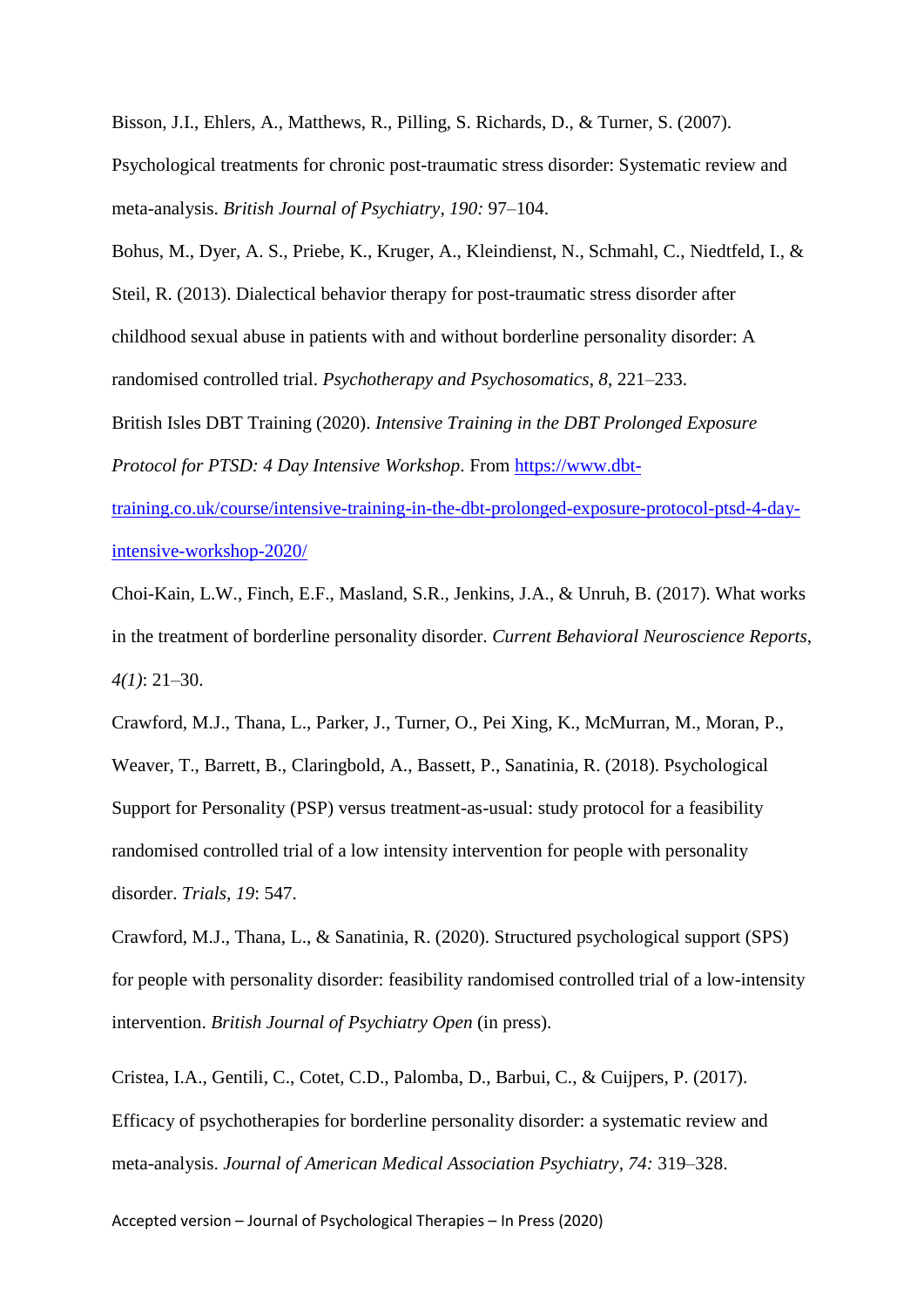Dale, O., Sethi, F., Stanton, C., Evans, S., Barnicot, K**.**, Sedgwick, R., Goldsack, S., Doran, M., Shoolbred, L., Samele, C., Urquia, N., Haigh, R., & Moran, P. (2017). Personality disorder services in England: findings from a national survey. *British Journal of Psychiatry Bulletin*, *41(5):*247–253.

Department of Health (2014). *Meeting the Challenge: Making a Difference. Working Effectively to Support People with Personality Disorder in the Community.* From <http://repository.tavistockandportman.ac.uk/864/>

De Jongh, A., Groenland, G. N., Sanches, S., Bongaerts, H., Voorendonk, E. M., & Van Minnen, A. (2020) The impact of brief intensive trauma-focused treatment for PTSD on symptoms of borderline personality disorder. *European Journal of Psychotraumatology*, 11:1.

Driessen, M., Beblo, T., Reddemann, L., Rau, H., Lange, W., Silva, A., & Ratzka, S. (2002). Is the borderline personality disorder a complex post-traumatic stress disorder? The state of research. Review. *Nervenarzt*, *73(9):*820–829.

Feigenbaum, J.D. (2007). Dialectical behaviour therapy: an increasing evidence base. *Journal of Mental Health, 16(1)*: 51 – 68.

Feigenbaum, J.D., Fonagy, P., Pilling, S., Jones, A., Wildgoose, A., & Bebbington, P.E. (2012) A real-world study of the effectiveness of DBT in the UK National Health Service. *British Journal of Clinical Psychology*, *51:*121–141.

Feske, U., Perry, K.J., Chambless, D.L., Renneberg, B., & Goldstein, A.J. (1996). Avoidant personality disorder as a predictor for treatment outcome among generalised social phobics. *Journal of Personality Disorders, 10(2):* 174–184.

Fonagy, P., & Allison, E. (2014). The Role of Mentalizing and Epistemic Trust in the Therapeutic Relationship. *Psychotherapy, 51(3):* 372–380.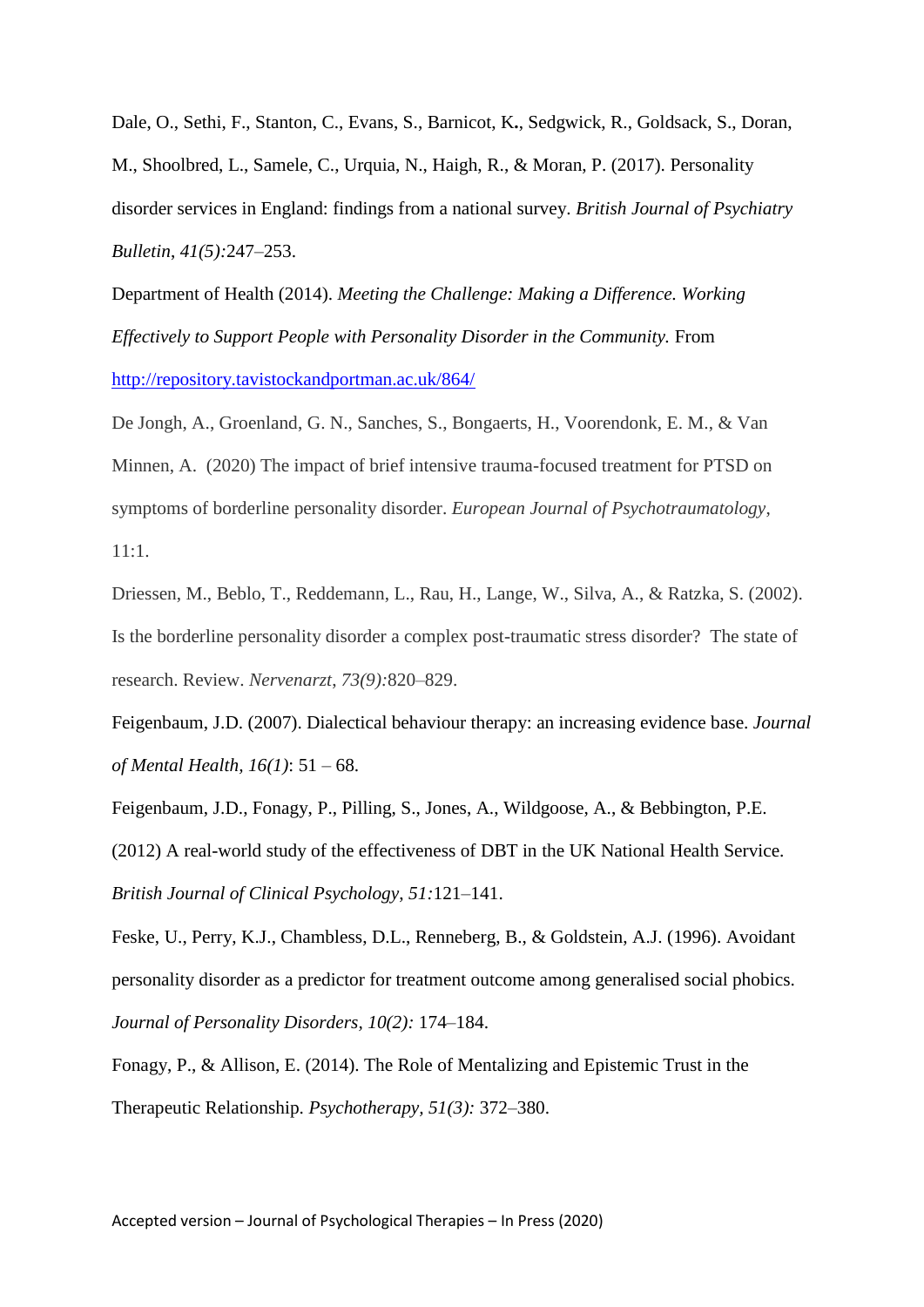Fonagy, P., & Bateman, A. (2006). Progress in the treatment of borderline personality disorder. *British Journal of Psychiatry*, *188*: 1–3.

Fonagy, P., & Luyten, P. (2009). A developmental, mentalization-based approach to the understanding and treatment of borderline personality disorder. *Development and Psychopathology, 21:* 1355–1381.

Fonagy, P., Luyten, P., & Bateman, A. (2015). Translation: Mentalizing as treatment target in borderline personality disorder. *Personality Disorders, 6(4):* 380–92.

Fonagy, P., Luyten, P., Allison, E., & Campbell, C. (2017). What we have changed our minds about: Part 2. Borderline personality disorder, epistemic trust and the developmental significance of social communication. *Borderline Personality Disorder and Emotion Dysregulation, 4*: 9

Giourou, E., Skokou, M., Andrew, S.P., Alexopoulou, K., Gourzis, P., & Jelastopulu, E. (2018). Complex posttraumatic stress disorder: the need to consolidate a distinct clinical syndrome or to re-evaluate features of psychiatric disorders following interpersonal trauma? *World Journal of Psychiatry, 8(1):* 12–19.

Goin, M.K. (1998). Borderline personality disorder: splitting countertransference. *Psychiatric Times, 15:*11.

González, R.A., Igoumenou, A., Kallis, C., & Coid, J.W. (2016). Borderline personality disorder and violence in the UK population: categorical and dimensional trait assessment. *BMC Psychiatry, 16*:180

Fonagy, P., & Bateman, A. (2006). Progress in the treatment of borderline personality disorder. *The British Journal of Psychiatry, 188(1):* 1–3.

Goddard, E., Wingrove, J., Moran, P. (2015). The impact of comorbid personality difficulties on response to IAPT treatment for depression and anxiety. *Behaviour Research and Therapy, 73:* 1–7.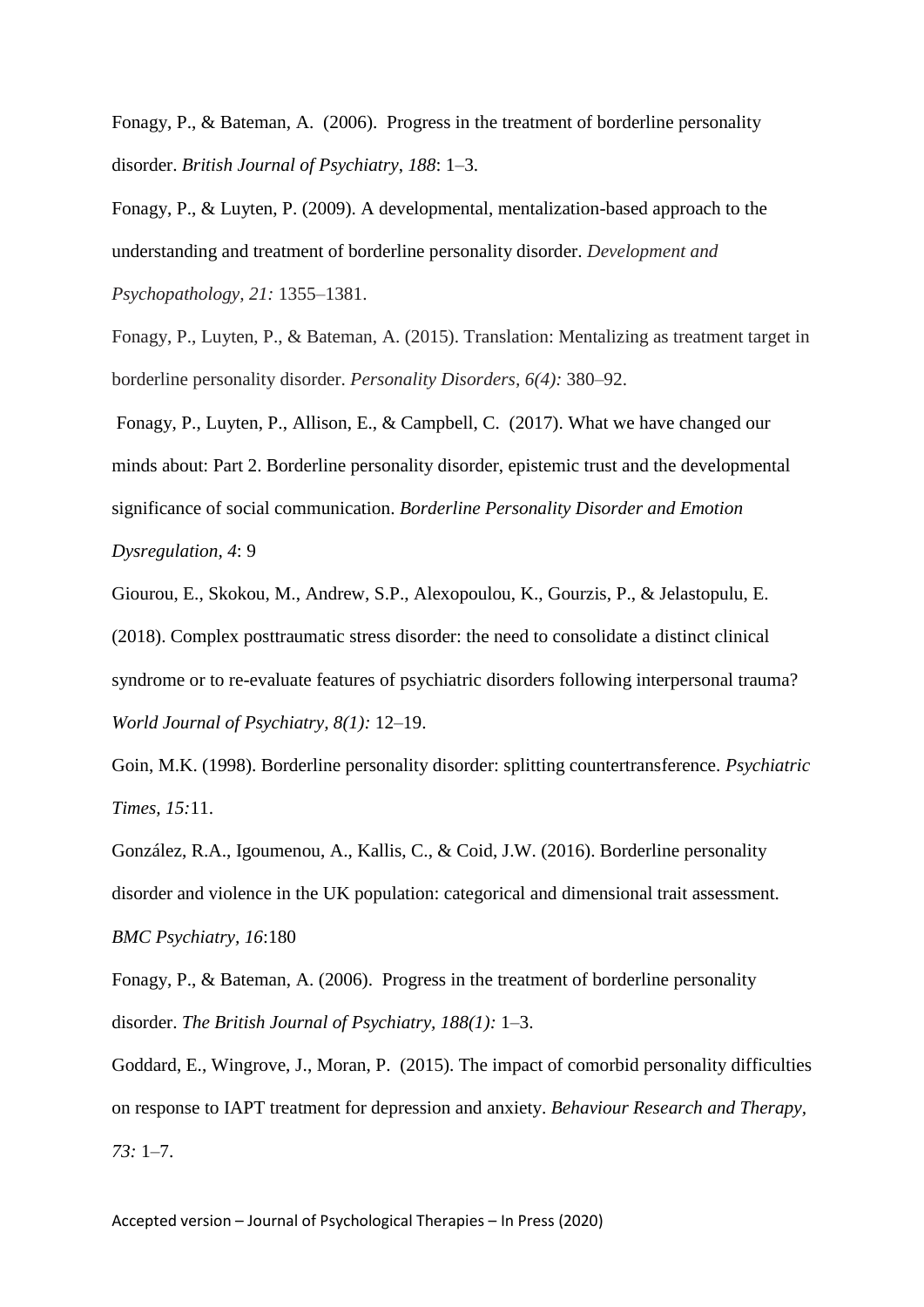Golier, J. A., Yehuda, R., Bierer, L. M., Mitropoulu, V., New, A. S., Schmeidler, J.,

Silverman, J.M., & Siever, L. J. (2003). The relationship of borderline personality disorder to post traumatic stress disorder and traumatic events. *The American Journal of Psychiatry*, *160*: 2018–2014.

Jorgensen, C.R., Freund, C., Boye, R., Jordet, H., Andersen, D., & Kjølbye, M. (2013) Outcome of mentalization-based and supportive psychotherapy in patients with borderline personality disorder: a randomized trial. *Acta Psychiatrica Scandinavica, 127:* 305–317

Kealy, D., Ogrodniczuk, J.S. (2010). Marginalization of borderline personality disorder. *Journal of Psychiatric Practice, 16(3)*:145–54.

Koons, C.R., Robins, C.J., Tweed, J.L., Lynch, T.R., Gonzalez, A.M., Morse, J.Q., Bishop, G.K., Butterfield, M.I., & Bastian, L.A. (2001). Efficacy of dialectical behavior therapy in women veterans with borderline personality disorder. *Behaviour Therapy, 32*: 371–390. Hann, A., Hemming, L., Billsborough, J., Couperthwaite, L., Hewis, E., Pinfold, V., & Hamilton, S. (2015). A service user evaluation of the IAPT for SMI demonstration sites.

From: [https://mcpin.org/wp-content/uploads/Full-report-from-service-user-evaluation-of-](https://mcpin.org/wp-content/uploads/Full-report-from-service-user-evaluation-of-IAPT-for-SMI.pdf)[IAPT-for-SMI.pdf](https://mcpin.org/wp-content/uploads/Full-report-from-service-user-evaluation-of-IAPT-for-SMI.pdf)

Harned, M. S., Rizvi, S. L., & Linehan, M. M. (2010). Impact of co-occurring post-traumatic stress disorder on suicidal women with borderline personality disorder. *The American Journal of Psychiatry*, *167*: 1210–1217.

Harned, M. S., Korslund, K., & Linehan, M. M. (2014). A pilot randomized controlled trial of dialectical behavior therapy with and without the dialectical behavior therapy prolonged exposure protocol for suicidal and self-injuring women with borderline personality disorder and PTSD. *Behavior Research and Therapy*, *55*, 7–17.

Kvarstein, E.H., Pedersen, G., Urnes, Ø., Hummelen, B., Wilberg, T. & Karterud, S. (2015), Changing from a traditional psychodynamic treatment programme to mentalization‐based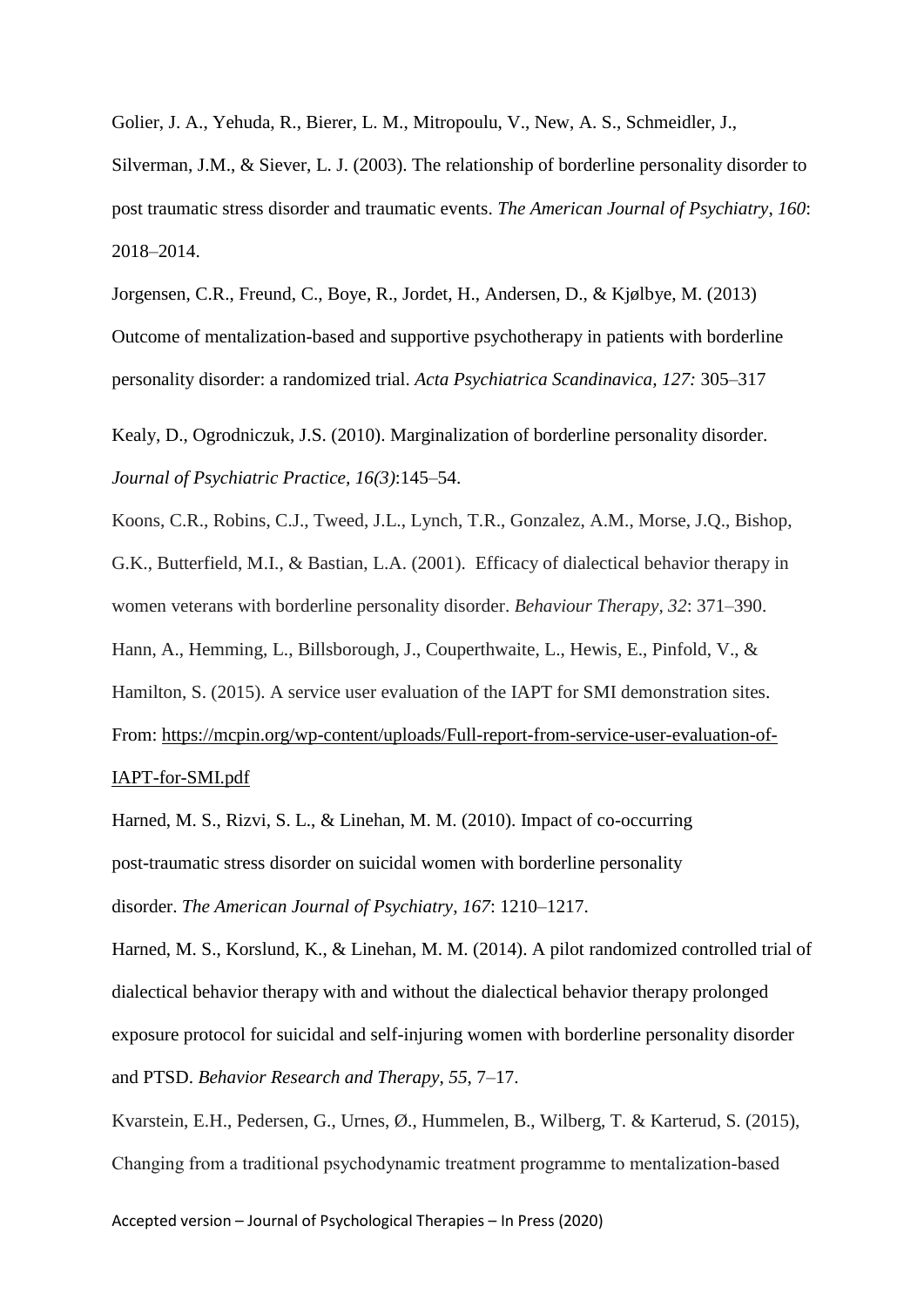treatment for patients with borderline personality disorder – Does it make a difference?. *Psychology and Psychotherapy Theory Research and Practice, 88*: 71–86.

Lambert, M.J. (2013). The efficacy and effectiveness of psychotherapy. In: MJ Lambert (Ed.), *Handbook of Psychotherapy and Behavior Change (6th edn.)* (pp. 169–218). London: Wiley.

Lamph, G., Baker, J., Dickinson, T., & Lovell, K. (2019) Personality disorder co-morbidity in primary care 'Improving Access to Psychological Therapy' services: a qualitative study exploring professionals' perspectives of working with this patient group. *Personality and Mental Health*, 13: 168–179.

Landes, S.J., Chalker, S.A., & Comtois, K.A. (2016) Predicting dropout in outpatient dialectical behaviour therapy with patients with borderline personality disorder receiving psychiatric disability. *Borderline Personality Disorder and Emotional Dysregulation, 3:* 9. Landes, S.J., Rodriguez, A.L., Smith, B.N., Matthieu, M.M., Trent, L.R., Kemp, J., &Thompson, C. (2017). Barriers, facilitators, and benefits of implementation of dialectical behavior therapy in routine care: results from a national program evaluation survey in the Veterans Health Administration. *Translational Behavioral Medicine, 7*:832–844.

Linehan, M.M. (1993). Cognitive-Behavioral Treatment of Borderline Personality Disorder. New York: Guildford Press.

Linehan, M.M., Armstrong, H.E., Suarez, A., Allmon, D., & Heard, H.L. (1991) Cognitivebehavioral treatment of chronically para-suicidal borderline patients. *Archives of General Psychiatry, 48*: 1060–1064.

Linehan, M.M., Comtois, K.A., Brown, M.Z., Heard, H.L., & Wagner, A. (2006a). Suicide attempt self-injury interview (SASII): development, reliability, and validity of a scale to assess suicide attempts and intentional self-injury. *Psychological Assessment, 18*: 303–312.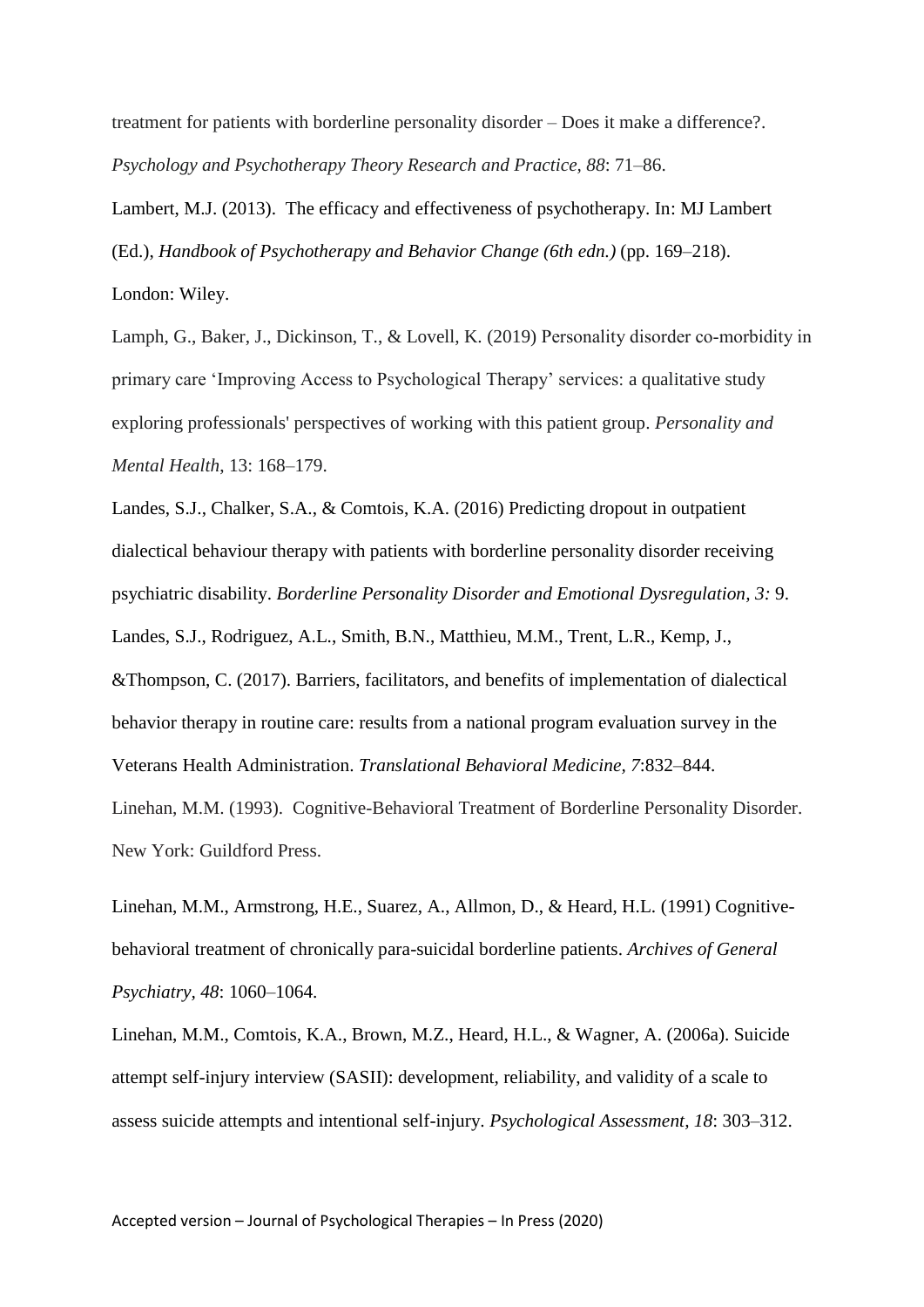Linehan, M.M., Comtois, K.A., Murray, A.M., Brown, M.Z., Gallop, R.J., Heard, H.L., Korslund, K.E., Tutek, D.A., Reynolds, S.K., & Lindenboim, N. (2006b), Two-year randomized controlled trial and follow-up of dialectical behaviour therapy versus therapy by experts for suicidal behaviours and borderline personality disorder. *Archives of General Psychiatry, 63*: 757–766.

Linehan, M.M., Dimeff, L.A., Reynolds, S.K., Comtois, K.A., Welch, S.S., Heagerty, P., & Kivlahan, D.R. (2002). Dialectical behavior therapy versus comprehensive validation therapy plus 12-step for the treatment of opioid dependent women meeting criteria for borderline personality disorder. *Drug and Alcohol Dependence, 67*: 13–26.

Linehan, M.M., Korslund, K.E., Harned, M.S., Gallop, R.J., Lungu, A., Neasciu, A.D., McDavid, J., Comtois, K.A., & Murrary-Gregory, A.M. (2015). Dialectical behavior therapy for high suicide risk in individuals with bor,derline personality disorder: A randomized clinical trial and component analysis. *JAMA Psychiatry, 72(5):* 475–482.

Maddock, G.R., Carter, G.L., Murrell, E.R., Lewin, T.J., & Conrad, A.M. (2010).

Distinguishing suicidal from non-suicidal deliberate self-harm events in women with borderline personality disorder. *Australian and New Zealand Journal of Psychiatry, 44*:574– 582.

Little, H., Tickle, A. C., & das Nair, R. (2017). Process and impact of dialectical behaviour therapy: A systematic review of perceptions of clients with a diagnosis of borderline personality disorder. *Psychology and Psychotherapy, 91(3):* 278–301.

Lonargáin, D.O., Hodge, S., & Line, R. (2017). Service user experiences of mentalisation based treatment for borderline personality disorder. *Mental Health Review Journal, 22(1):* 16–27.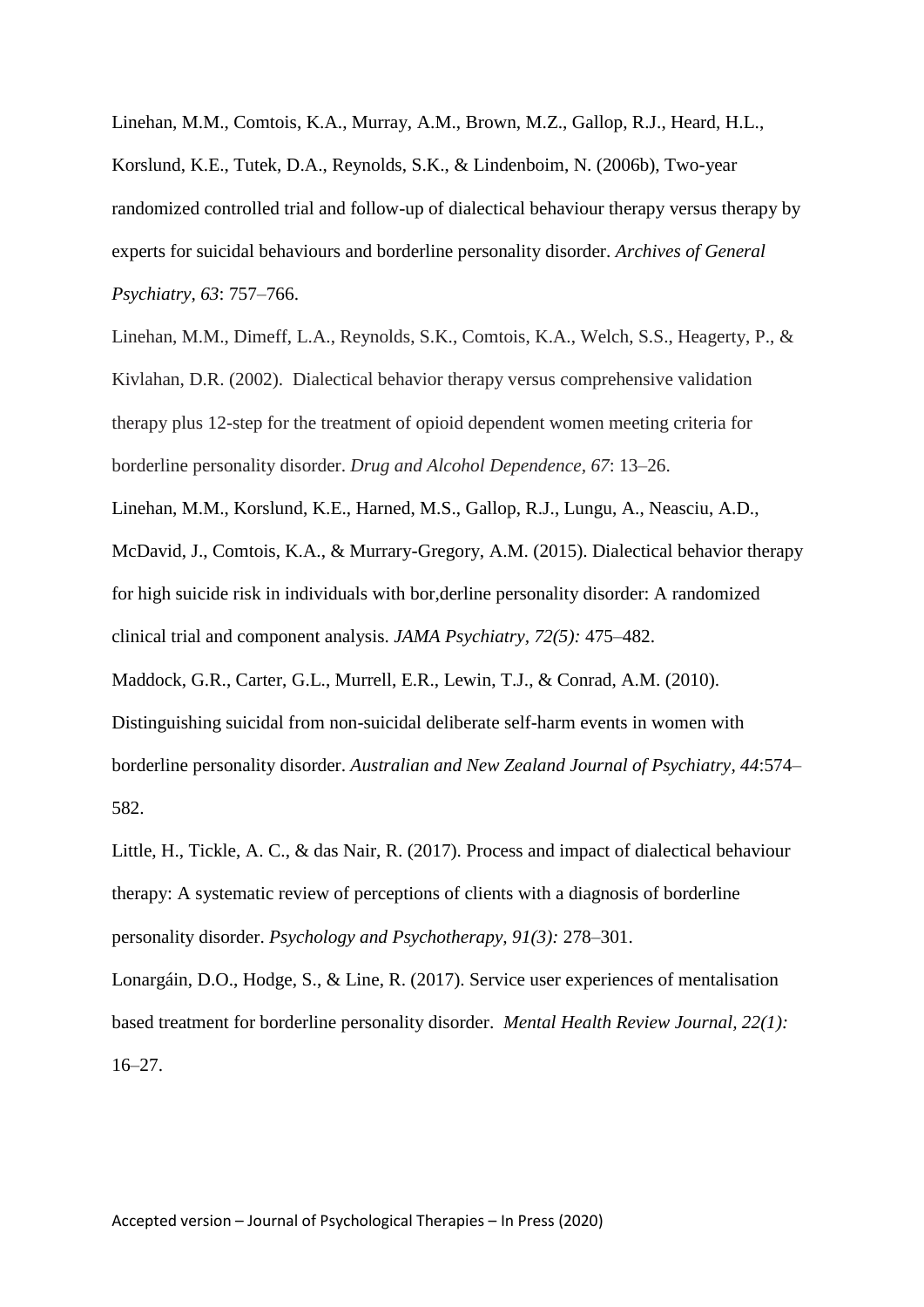Mennin, D.S., & Heimberg, R.G. (2000). The impact of comorbid mood and personality disorders in the cognitive behavioural treatment of panic disorder. *Clinical Psychology Review, 20(3):* 339–357.

Mental Health Council of Australia (2005). *Not for Service: Experiences of Injustice and Despair in Mental Health Care in Australia*. From

[https://www.humanrights.gov.au/sites/default/files/content/disability\\_rights/notforservice/doc](https://www.humanrights.gov.au/sites/default/files/content/disability_rights/notforservice/documents/NFS_Finaldoc.pdf) [uments/NFS\\_Finaldoc.pdf](https://www.humanrights.gov.au/sites/default/files/content/disability_rights/notforservice/documents/NFS_Finaldoc.pdf)

Neacsiu, A. D., Rizvi, S. L., & Linehan, M. M. (2010). Dialectical behavior therapy skills use as a mediator and outcome of treatment for borderline personality disorder. *Behaviour Research and Therapy, 48:* 832–839.

Nehls, N (2000). Recovering: a process of empowerment. *Advances in Nursing Science, 22(4):* 62–70.

National Institute for Mental Health in England (2003). Personality disorder: No Longer a Diagnosis of Exclusion. Policy Implementation Guidance for the Development of Services for People with Personality Disorder . From [http://personalitydisorder.org.uk/wp](http://personalitydisorder.org.uk/wp-content/uploads/2015/04/PD-No-longer-a-diagnosis-of-exclusion.pdf)[content/uploads/2015/04/PD-No-longer-a-diagnosis-of-exclusion.pdf](http://personalitydisorder.org.uk/wp-content/uploads/2015/04/PD-No-longer-a-diagnosis-of-exclusion.pdf)

National Institute for Health and Care Excellence (NICE) (2015). *Personality Disorders:* 

*Borderline and Antisocial. Quality standard [QS88].* From

<https://www.nice.org.uk/guidance/qs88>

National Institute for Health and Care Excellence (2015). Support for commissioning for personality disorders: borderline and antisocial. From

[https://www.nice.org.uk/guidance/qs88/resources/support-for-commissioning-for-](https://www.nice.org.uk/guidance/qs88/resources/support-for-commissioning-for-personality-disorders-borderline-and-antisocial-pdf-163451785669)

[personality-disorders-borderline-and-antisocial-pdf-163451785669](https://www.nice.org.uk/guidance/qs88/resources/support-for-commissioning-for-personality-disorders-borderline-and-antisocial-pdf-163451785669)

National Institute for Health and Care Excellence (NICE) (2018). *Post-Traumatic Stress* 

*Disorder. NICE guideline [NG116].* From<https://www.nice.org.uk/guidance/ng116>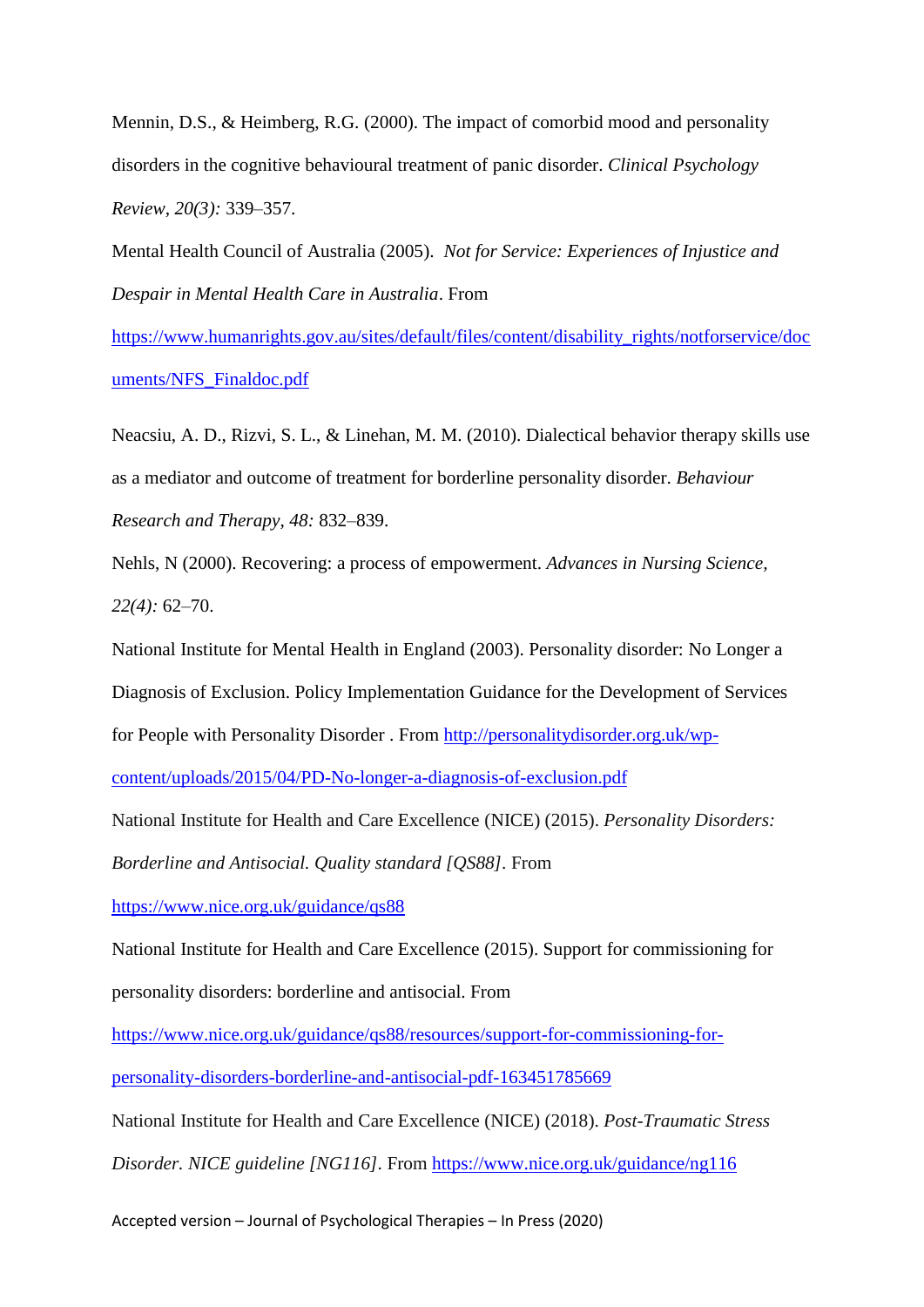Nestor, P. (2002). Mental Disorder and Violence: Personality Dimensions and Clinical Features. *The American Journal of Psychiatry, 159(12):* 1973–1978.

Nott, A. (2014). Understanding persons with personality disorders: intervention in occupational therapy. In: R. Crouch R & V. Alers (Eds.), Occupational Therapy in Psychiatry and Mental Health (5<sup>th</sup> Edition), pp. Chichester: John Wiley & Sons. Newton-Howes, G., Tyrer, P., & Johnson, T. (2006). Personality disorder and the outcome of depression: meta-analysis of published studies. *The British Journal of Psychiatry, 188(1):* 13–20.

Ociskova, M., Prasko, J., Latalova, K., Sedlackova, Z., Kamaradova, D., Sandoval, A., & Grambal, A. (2017). F\*ck your care if you label me! Borderline personality disorder, stigma, and self-stigma. *Activitas Nervosa Superior Rediviva, 59(1):* 16–22.

Olive, R.R. (2019) Beyond the Borderline. The Lancet Psychiatry 6(3): 187.

Oltmans, J.R., & Widiger, T.A. (2019). Evaluating the assessment of the ICD-11 personality disorder diagnostic system. *Psychological Assessment, 31(5):*674–684.

Oud, M., Arntz, A., Hermens, M.L.M., Verhoef, R., & Kendall, T. (2018) Specialized psychotherapies for adults with borderline personality disorder: A systematic review and meta-analysis. *Australian & New Zealand Journal of Psychiatry, 52(10):* 949–961.

Perry, J.C., & Cooper, S.H. (1985). Psychodynamics, symptoms, and outcome in borderline and antisocial personality disorders and bipolar type II affective disorder. In: TH McGlashan, (Ed.). The Borderline: Current Empirical Research. Washington: American Psychiatric Press, pp. 21–41.

Personality Disorder Consensus Group (2018). Shining Lights in Dark Corners of People's Lives. The Consensus Statement for People with Complex Mental Health Difficulties who are Diagnosed with a Personality Disorder. From

<https://www.mind.org.uk/media/21163353/consensus-statement-final.pdf>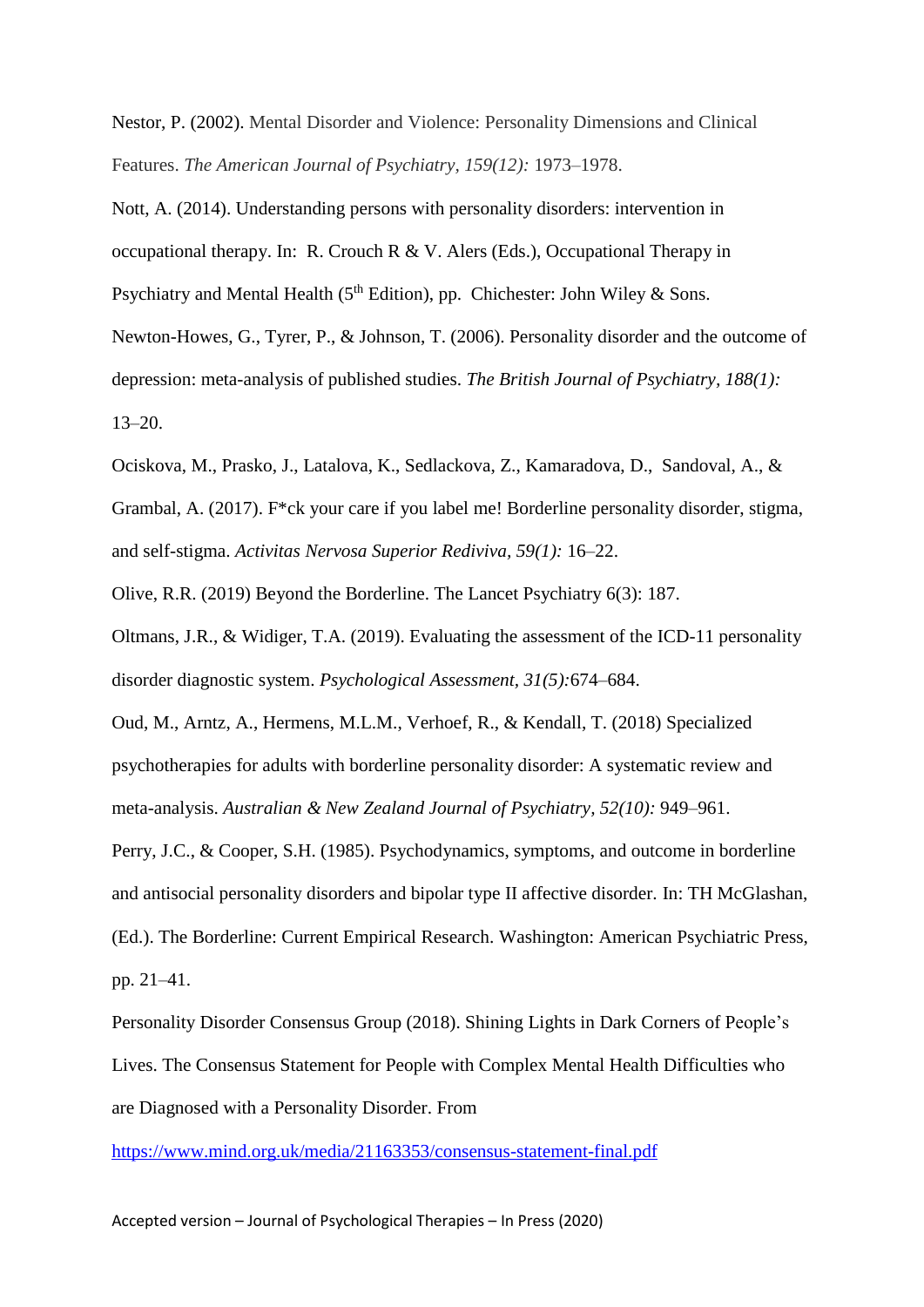Priebe, S., Bhatti N., Barnicot, K., Bremner, S., Gaglia, A., Katsakou, C., Molosankwe, I., McCrone, P., & Zinkler, M. (2012) Effectiveness and cost effectiveness of dialectical behaviour therapy for self-harming patients with personality disorder: a pragmatic randomised controlled trial. *Psychotherapy and Psychosomatics, 81:* 356–365.

Rayner, G., Blackburn, J., Edward, K.L., Stephenson, J., & Ousey, K. (2019). Emergency department nurse's attitudes towards patients who self-harm: a meta-analysis. *International Journal of Mental Health Nursing, 28(1)*: 40–53.

Rizvi, S.L. (2011). Treatment Failure in Dialectical Behavior Therapy. *Cognitive and Behavioral Practice, 18(3):* 403–412

Rossiter, E.M., Agras, W.S., Telch, C.F., & Schneider, J.A. (1993). Cluster B personality disorder characteristics predict outcome in the treatment of bulimia nervosa. *International Journal of Eating Disorders, 13(4):* 349––357.

Royal College of Psychiatrists (2019). PS06/19 Services for People Diagnosed with Personality Disorder. From [https://www.rcpsych.ac.uk/docs/default-source/improving](https://www.rcpsych.ac.uk/docs/default-source/improving-care/better-mh-policy/position-statements/ps01_20.pdf?sfvrsn=85af7fbc_2)[care/better-mh-policy/position-statements/ps01\\_20.pdf?sfvrsn=85af7fbc\\_2](https://www.rcpsych.ac.uk/docs/default-source/improving-care/better-mh-policy/position-statements/ps01_20.pdf?sfvrsn=85af7fbc_2)

Sagen Inderhaug, T., & Karterud, S. (2015). A Qualitative Study of a Mentalization-based Group for Borderline Patients. *Group Analysis*, *48(2):* 150–163.

Seivewright, H., Tyrer, P., & Johnson, T. (1998). Prediction of outcome in neurotic disorder: a 5-year prospective study. *Psychological Medicine, 28(5):* 1149–1157.

Shaw, C., Proctor, G. (2005). Women at the margins: A critique of the diagnosis of borderline personality disorder. Feminism & Psychology, *15(4):* 483-490.

Sheehan, L., Nieweglowski, K., & Corrigan, P. (2016). The stigma of personality disorders. *Current Psychiatry Reports, 18*: 11.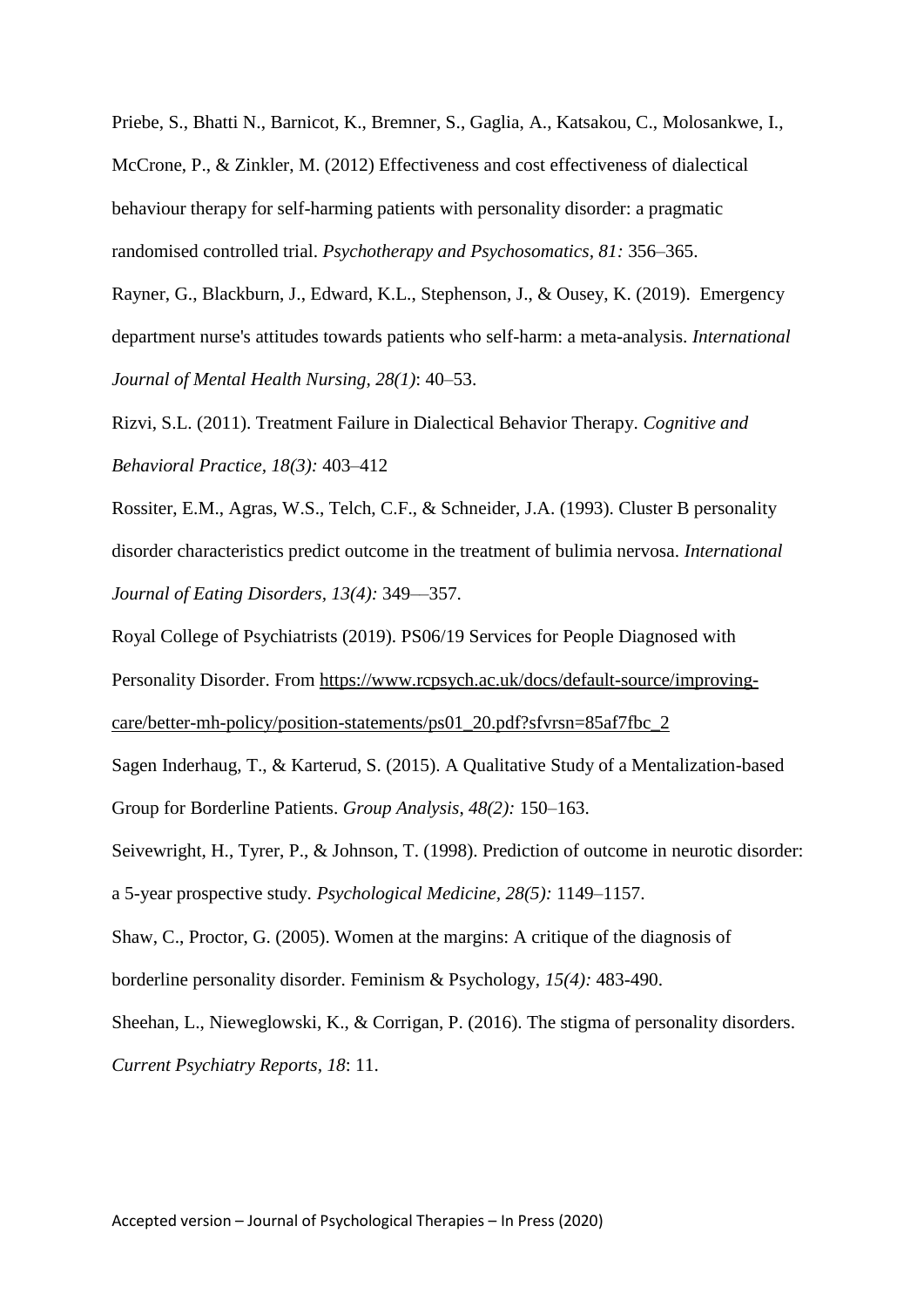Slotema, C.W., van den Berg, D.P., Driessen, A., Wilhelmus, B., & Franken, I.H.A. (2019). Feasibility of EMDR for posttraumatic stress disorder in patients with personality disorders: A pilot study. European Journal of Psychotraumatology 10(1): 1614822.

Soloff, P.H., Lis, J.A., Kelly, T., Cornelius, J., Ulrich, R. (1994). Self-mutilation and suicidal behavior in borderline personality disorder. Journal of Personality Disorders 8(4): 257–267. Swales, M.A., Taylor, B., & Hibbs, R.A. (2012). Implementing dialectical behaviour therapy: programme survival in routine healthcare settings. *Journal of Mental Health, 21(6):* 548–555. Stone, M.H. (1990). The Fate of Borderline Patients: Successful Outcome and Psychiatric Practice. New York: Guilford Press.

Tucker, L., Bauer, S.F., Wagner, S.C., & Harlam, D. (1987). Long-term hospital treatment of borderline patients: a descriptive outcome study. *American Journal of Psychiatry, 144:* 1443– 1448.

Tyrer, P. (2009). Why borderline personality disorder is neither borderline nor a personality disorder. *Personality, 3*: 86–95.

World Health Organisation (2018). International Classification of Diseases -11 for Mortality and Morbidity Statistics. From [https://icd.who.int/browse11/l-](https://icd.who.int/browse11/l-m/en#/http%3a%2f%2fid.who.int%2ficd%2fentity%2f585833559)

[m/en#/http%3a%2f%2fid.who.int%2ficd%2fentity%2f585833559](https://icd.who.int/browse11/l-m/en#/http%3a%2f%2fid.who.int%2ficd%2fentity%2f585833559)

Zanarini, M., Frankenburg, F.R., Hennen, J., Reich, D.B., & Silk, K.R. (2004). Axis I comorbidity in patients with borderline personality disorder: 6-year follow-up and prediction of time to remission. *American Journal of Psychiatry, 161:* 2108–2114.

Zanarini, M. C., Williams, A. A., Lewis, R. E., Reich, R. B., Soledad, C. V., Marino, M. F., Levin, A., Yong, L., & Frankenburg, F. R. (1997). Reported pathological childhood experiences associated with the development of borderline personality disorder. *The American Journal of Psychiatry*, *154*: 1101–1106.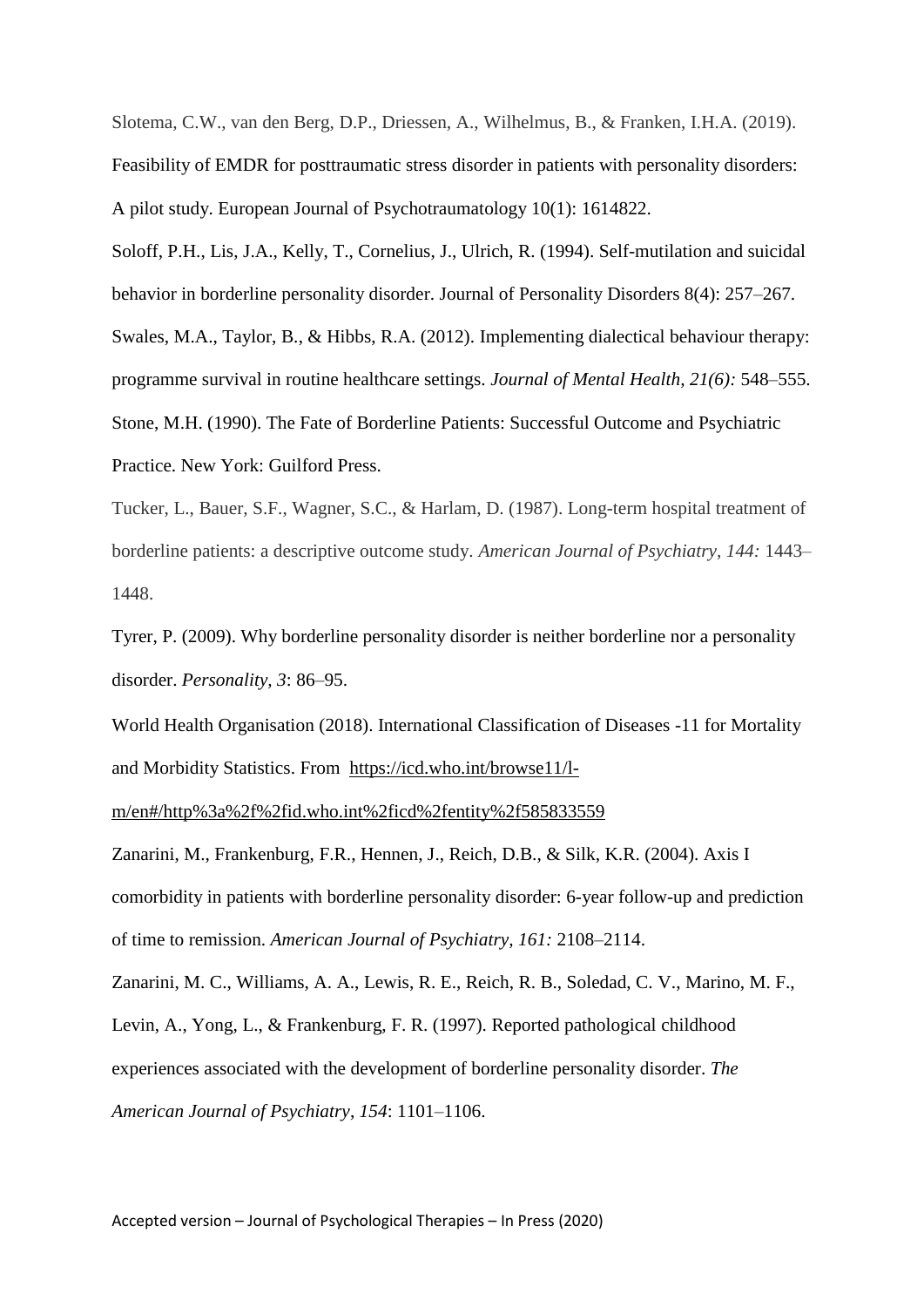#### **Table 1. Pre- and post-treatment borderline personality disorder severity in randomised controlled trials of dialectical behaviour**

#### **therapy or mentalization based therapy**

| Intervention | Comparator  | Trial       | Treatment    | Measure of BPD   | <b>BPD</b> severity | <b>BPD</b> severity | <b>BPD</b> severity | <b>BPD</b> severity |
|--------------|-------------|-------------|--------------|------------------|---------------------|---------------------|---------------------|---------------------|
|              |             |             | developer or | severity         | at pre-             | at pre-             | at post-            | at post-            |
|              |             |             | Independent  |                  | treatment in        | treatment in        | treatment in        | treatment in        |
|              |             |             | centre       |                  | the                 | the                 | the                 | the                 |
|              |             |             |              |                  | intervention        | comparator          | intervention        | comparator          |
|              |             |             |              |                  | condition           | condition           | condition           | condition           |
|              |             |             |              |                  | Mean $(sd)$         | Mean $(sd)$         | Mean $(sd)$         | Mean $(sd)$         |
|              |             |             |              |                  | or $N(\%)$          | or $N(\%)$          | or $N(\%)$          | or $N(\%)$          |
| <b>DBT</b>   | General     | McMain      | Independent  | ZAN-BPD          | 15.49(6.14)         | 14.94(6.59)         | 7.93(6.11)          | 8.16(5.79)          |
|              | psychiatric | et al. 2009 | centre       |                  |                     |                     |                     |                     |
|              | management  |             |              |                  |                     |                     |                     |                     |
|              |             |             |              |                  |                     |                     |                     |                     |
|              | Treatment-  | Koons et    | Independent  | Number of        | 6.8(1.1)            | 6.7(0.8)            | 3.6(1.6)            | 4.2(2.3)            |
|              | as-usual    | al. 2001    | centre       | SCID-II criteria |                     |                     |                     |                     |
|              |             |             |              |                  |                     |                     |                     |                     |
|              |             |             |              |                  |                     |                     |                     |                     |
|              |             |             |              | Number meeting   | $10(100\%)$         | $10(100\%)$         | 3(30%)              | $5(50\%)$           |
|              |             |             |              | <b>SCID-II</b>   |                     |                     |                     |                     |
|              |             |             |              | diagnosis $(5+)$ |                     |                     |                     |                     |
|              |             |             |              | criteria)        |                     |                     |                     |                     |
|              |             |             |              |                  |                     |                     |                     |                     |
|              |             | Priebe et   | Independent  | ZAN-BPD          | 17.9(6.8)           | 18.4(7.6)           | 13.1(6.9)           | 15.9(7.5)           |
|              |             | al. 2012    | centre       |                  |                     |                     |                     |                     |
| <b>MBT</b>   | Supportive  | Jorgensen   | Independent  | Number of        | 6.7(1.2)            | 6.9(1.3)            | 2.8(2.5)            | 3.6(2.1)            |
|              | therapy     | et al. 2013 | centre       | SCID-II criteria |                     |                     |                     |                     |

 $\overline{BPD}$  = borderline personality disorder;  $\overline{DBT}$  = Dialectical behaviour therapy;  $\overline{MBT}$  = Mentalization based therapy; SCID-II = Structured Clinical Interview for DSM-IV Axis II Disorders; ZAN-BPD = Zanarini Rating Scale for Borderline Personality Disorder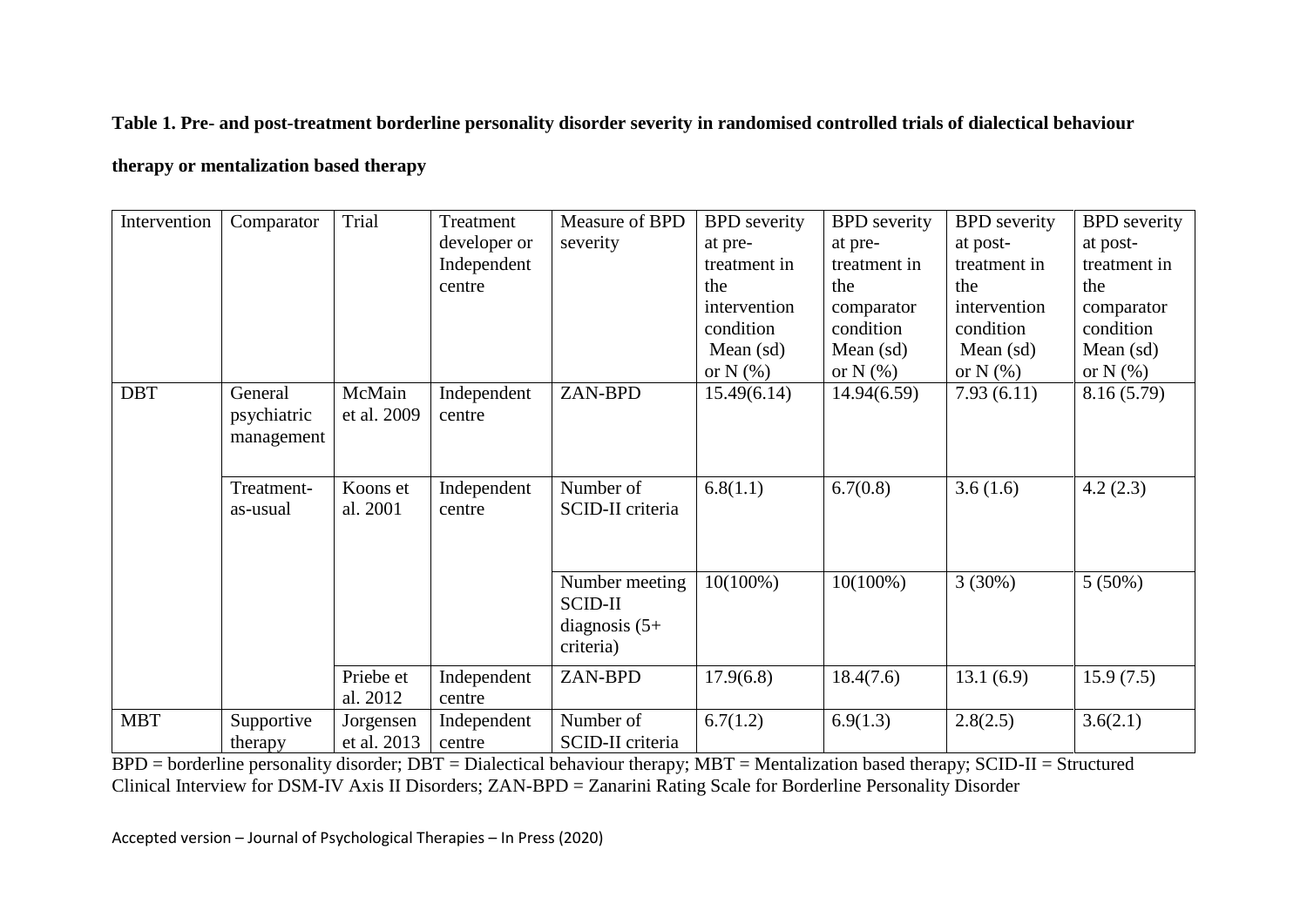**Table 2. Pre- and post-treatment self-harm in randomised controlled trials of dialectical behaviour therapy or mentalization based** 

#### **therapy**

| Intervention | Comparator    | Trial          | Treatment     | Measure   | Self-harm at      | Self-harm at      | Self-harm at      | Self-harm at      |
|--------------|---------------|----------------|---------------|-----------|-------------------|-------------------|-------------------|-------------------|
|              |               |                | developer     | of self-  | pre-treatment     | pre-treatment     | post-treatment    | post-treatment    |
|              |               |                | <sub>or</sub> | harm      | in the            | in the            | in the            | in the            |
|              |               |                | Independent   |           | intervention      | comparator        | intervention      | comparator        |
|              |               |                | centre        |           | condition         | condition         | condition         | condition         |
|              |               |                |               |           | Mean $(sd)$       | Mean $(sd)$       | Mean $(sd)$       | Mean (sd)         |
|              |               |                |               |           | or $n\frac{6}{6}$ | or $n\frac{6}{6}$ | or $n\frac{6}{6}$ | or $n\frac{6}{6}$ |
| <b>DBT</b>   | Comprehensive | Turner 2000    | Independent   | Number of | 14.08(3.73)       | 13.58(3.34)       | 0.75(1.23)        | 5.58(5.28)        |
|              | community     |                | centre        | incidents |                   |                   |                   |                   |
|              | treatment     |                |               | per 6     |                   |                   |                   |                   |
|              |               |                |               | months    |                   |                   |                   |                   |
|              | General       | McMain et al.  | Independent   | Number of | 20.94(33.28)      | 32.19(81.94)      | 4.29(9.32)        | 12.87(51.45)      |
|              | psychiatric   | 2009           | centre        | incidents |                   |                   |                   |                   |
|              | management    |                |               | per 4     |                   |                   |                   |                   |
|              |               |                |               | months    |                   |                   |                   |                   |
|              | Treatment-as- | Feigenbaum     | Independent   | Number of | 4.1(4.3)          | 7.8(4.7)          | 2.4(3.2)          | 3.1(3.4)          |
|              | usual         | et al. 2012    | centre        | incidents |                   |                   |                   |                   |
|              |               |                |               | per 6     |                   |                   |                   |                   |
|              |               |                |               | months    |                   |                   |                   |                   |
|              |               | Koons et al.   | Independent   | Number of | 5.1(13.2)         | 0.7(1.3)          | 0.40(1.3)         | 1.0(2.2)          |
|              |               | 2001           | centre        | incidents |                   |                   |                   |                   |
|              |               |                |               | per 3     |                   |                   |                   |                   |
|              |               |                |               | months    |                   |                   |                   |                   |
|              |               | Linehan et al. | Treatment     | Number of | 3.50(7.88)        | 15.91(25.02)      | 0.55(0.94)        | 9.33(26.95)       |
|              |               | 1991           | developer     | incidents |                   |                   |                   |                   |
|              |               |                |               | per 4     |                   |                   |                   |                   |
|              |               |                |               | months    |                   |                   |                   |                   |